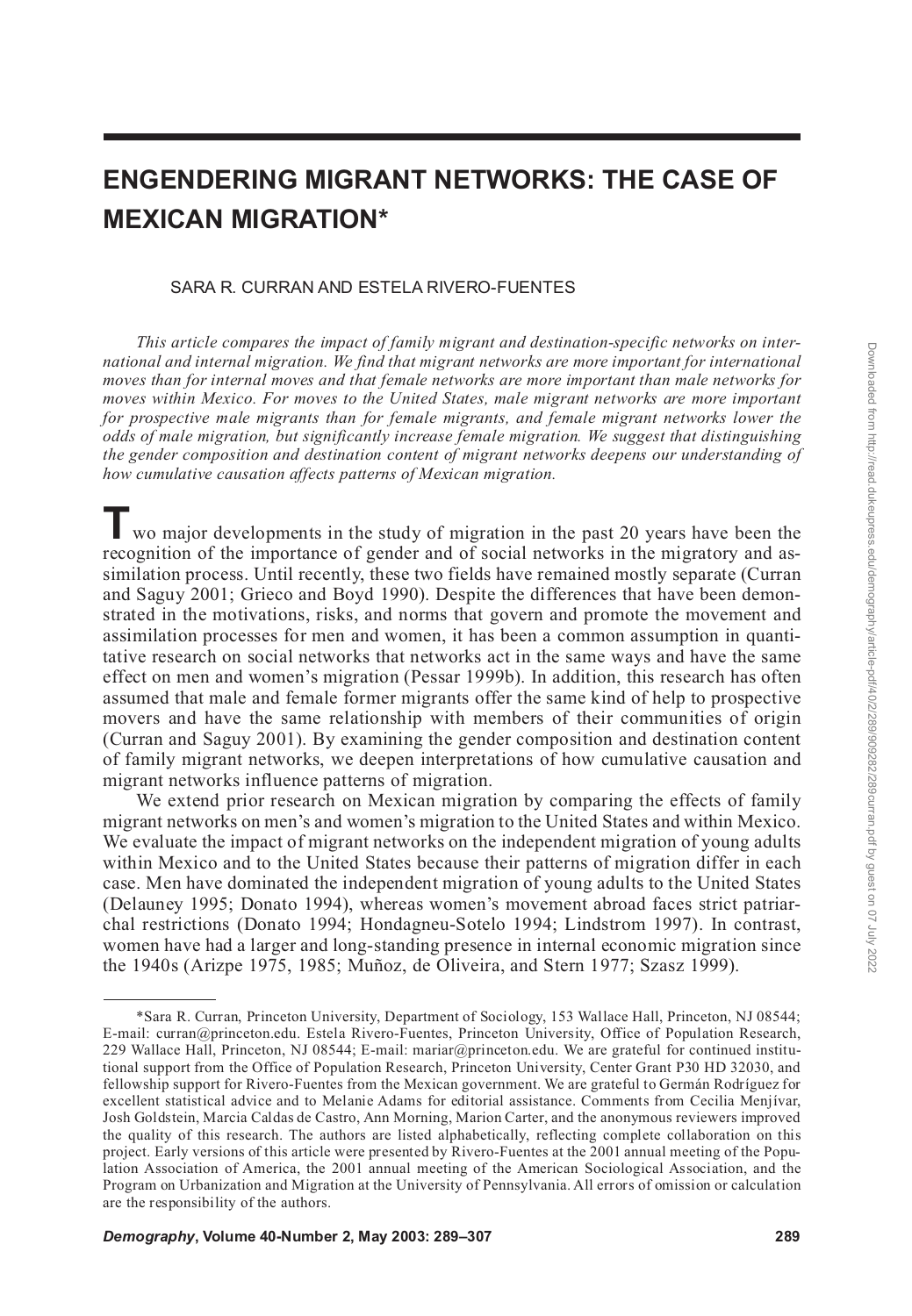# **BACKGROUND AND MOTIVATION**

#### **Social Networks and Migration**

Social networks in relation to migration are commonly understood as the links between residents in a community of origin and individuals who are living in another place or who previously migrated, regardless of their current residence (Hugo 1991; Massey 1990; Massey et al. 1987). These ties to migrants have been incorporated into most theories that are used to explain international migration, including world systems theory (Portes 1978), dual labor market theory (Piore 1979), social capital (Massey 1990), and new economics models (Stark 1991; Stark and Levhari 1982; Taylor 1986). The concept of networks for explaining migration has strong theoretical and intuitive purchase, as well as empirical support.

Social networks facilitate migration in several ways. Contact with migrants shows individuals that they may be better off in a place other than their current residence (Hugo 1991). Migrant networks reduce travel costs by providing information on safe and cheap routes or smugglers and reduce emotional costs. They lessen "assimilation shock" if immigrants arrive in an environment where others speak their language (Choldin 1973) and where living among other foreigners can easily prevent deportation (Massey 1990). Migrant networks also increase the expected benefits of migration when contact with previous migrants helps individuals find jobs. Finally, migrant networks help to reduce living expenses and provide financial assistance on arrival.

Quantitative studies have demonstrated the importance of social networks as a mechanism that facilitates migration, even after an individual's previous migratory experience, individual and household socioeconomic characteristics, and characteristics of the community of origin are controlled. For Mexican migration to the United States, Massey and García España (1987) showed that the likelihood of men moving increases significantly when at least one member of their household previously migrated to the United States. Massey and Espinoza (1997) also found that kinship networks play an important role in increasing the odds of first and subsequent migrations for heads of households.

The importance of migrant networks has received less attention in studies of internal migration in Mexico. To our knowledge, only two qualitative studies and one quantitative study have examined the role of social networks in promoting internal migration and assisting migrants in the assimilation process. In the early 1970s, Arizpe (1975) observed two communities in central Mexico and found that migrants' accounts of higher wages and vast opportunities for employment motivated many other individuals to migrate even when the information provided was faulty. Lomnitz (1977) described the emergence of rural immigrant neighborhoods in Mexico City during the 1960s and 1970s, where exchanges of support among neighboring migrants provided a social safety net.

A decade later, Taylor (1986) found that in two rural communities in Mexico, the presence of immediate kin of the household head in another Mexican state was only weakly associated with the odds of internal migration. Instead, migrant networks to the United States more strongly affected migration to the United States. Taylor argued that the weaker effects of migrant networks on internal migration were the result of a well-established link to domestic labor markets, saturating each community with information about the costs, benefits, and opportunities of moving to urban destinations in Mexico. Unfortunately, other than Taylor's relatively small-scale study of the differential effect of networks for various destinations, no other study has compared internal and international migration.

#### **Engendering Social Networks**

The literature on gender and migration has shown that the processes, motivations, and social norms governing men's and women's movements and the way in which male and female migrants settle in the receiving society are different (Curran and Saguy 2001;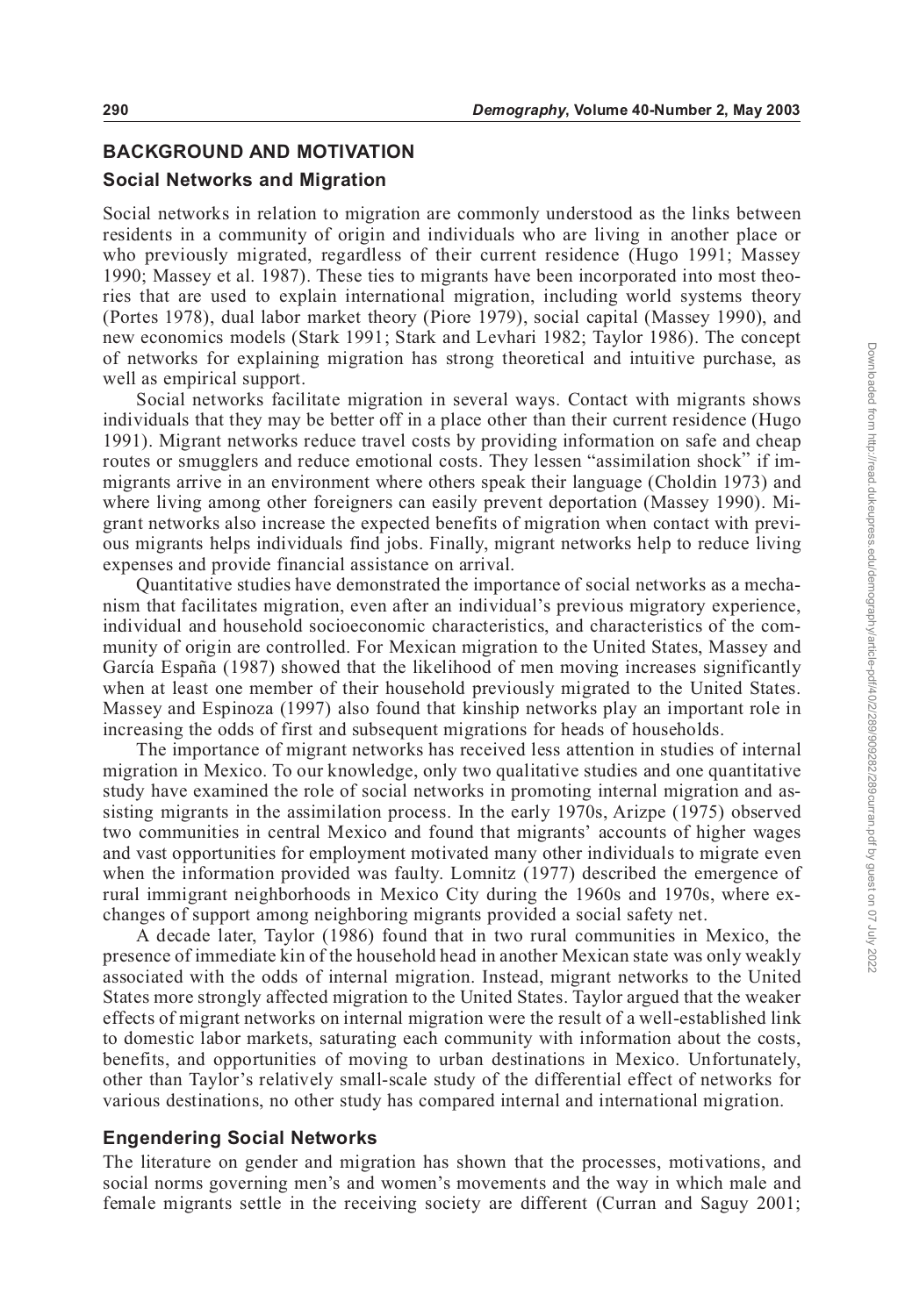Hondagneu-Sotelo 1994; Lindstrom 1997; Pedraza 1991; Pessar 1999a, 1999b; Zlotnik 1993). Hence, the importance of networks may vary for men's and women's migration, and the potential for help is not the same according to the gender of the previous migrants.

The effect of social networks on the probability of migration may be different for men and women because the costs, risks, and benefits of migration differ by gender. Prior research on Central American migration demonstrated that women are perceived to, and do, face greater risks when migrating to the United States (Cerruti and Massey 2001; Hondagneu-Sotelo 1994; Lindstrom 1997; Mahler 1999; Menjívar 2000). As a consequence, women benefit more than do men from traveling accompanied or from information about safe routes.

In addition, men and women have different sources of support in communities of origin and destination. Lindstrom (1997) found that in rural Mexican communities, men's migration to the United States relies on the experience of a wide array of friends and distant kin, as well as close family members, whereas women's migration depends exclusively on ties to close family members. Because of prevailing ideas about women's vulnerability and norms of family honor, women can move only if there is a close relative with whom to travel or with whom to live (Lindstrom 1997). In a related vein, network resources within the family are not similarly available to men and women. Mexican men's migration is commonly encouraged, and men are generally able to get other family members to assist them in their attempts to migrate. Assistance for women's migration is dependent on the kind of move women plan. When women migrate as part of a family move, they are able to capitalize on their family networks, independent of the previous migrant's gender. When women attempt to migrate on their own, either as independent migrants or to reunite with their husbands who have migrated before them, male members of their families often oppose their move. In these situations, women must rely on the help of "women's networks" composed of female family members and friends (Hondagneu-Sotelo 1994).

Likewise, the demonstrative effect of social networks can be gendered. When the migration of women is less frequent than men's, the experience or presence of previous female migrants may teach women that they can migrate as well. Mahler (1999) found that in El Salvador, the presence of female *viajera*s (transnational migrants traveling between El Salvador and the United States) shows young children (especially girls) in the community of origin that migration is a viable strategy for women's social mobility. Similarly, Cerruti and Massey (2001) showed that a mother's prior migration increases the likelihood that both sons and daughters migrate, but it is more influential on a daughter's move, and a father's prior migration is significant for a son's migration, but not for a daughter's.

When there is a gender division in the labor market of the receiving society, migrants may benefit more from migrants of the same gender who provide them with more relevant information or contacts. This is the case for Salvadorans (Menjívar 2000), Mexicans (Hondagneu-Sotelo 1994), and Guatemalans (Hagan 1998) migrating to the United States. Among these migrants, the majority of women work as domestic laborers, whereas men work primarily as unskilled laborers (farm, restaurant, or construction workers). Genderspecific migration is promoted when, as Hagan (1998) noted, employers ask men or women for references on new workers and kin are called from Guatemala to migrate. Even if there is little gender segregation among migrants in the destination labor market, there may be distinctly gender-segregated social spheres among migrants, so male and female migrants do not have the same resources to help other migrants. Menjívar (2000) found that Central American female migrants are more likely to have extensive social networks than are their male counterparts. These women's networks reach outside immigrant enclaves to take advantage of the social services required to make ends meet in the United States. Having access to female migrant networks may be important for prospective female migrants to overcome not only the economic, but also the social barriers to migration.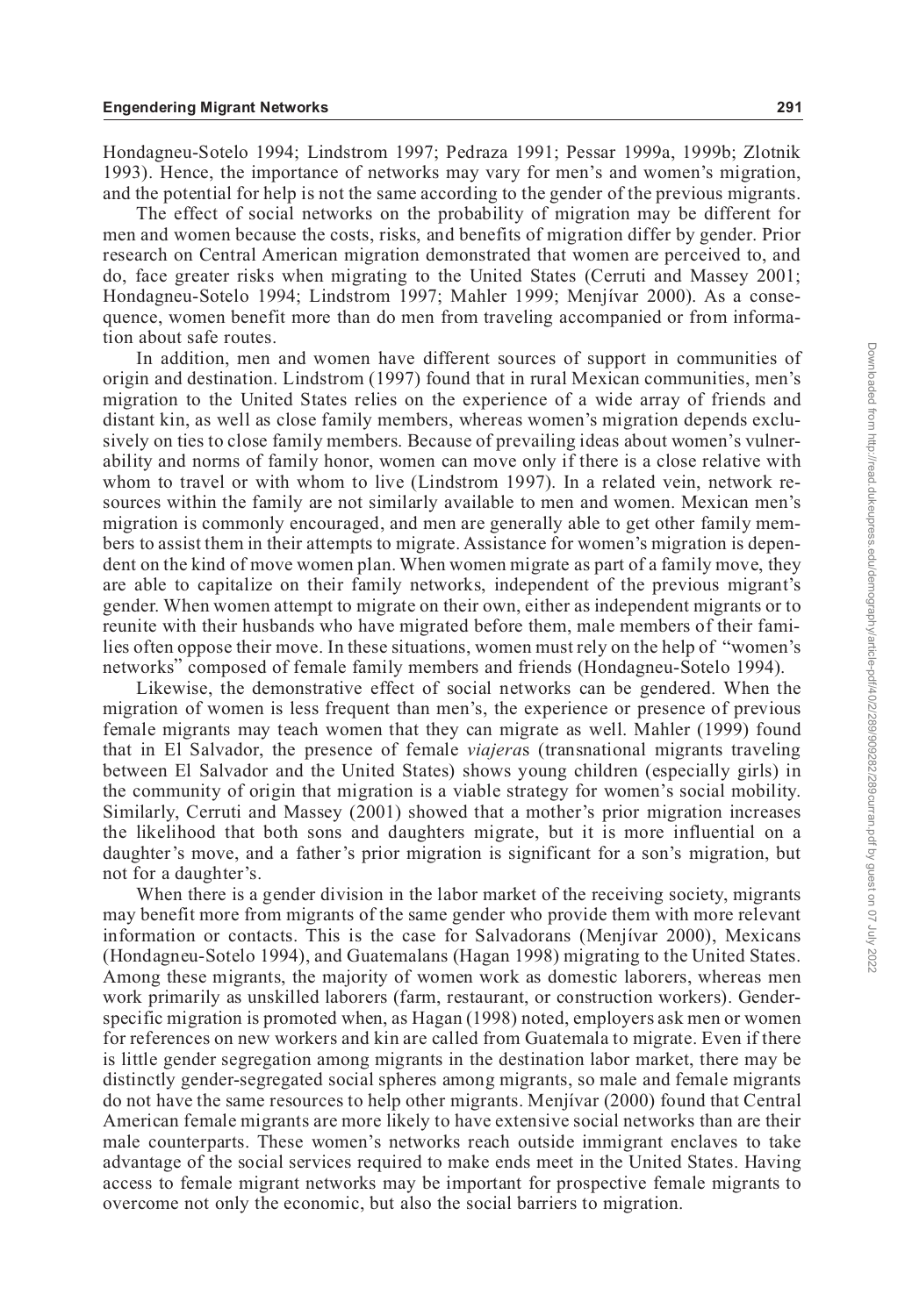The migration process is dynamic, as are gender relations. For example, Kanaiaupuni (2000) found that the gender composition of village migrant networks has diminishing effects on men's and women's propensities to migrate with time. We also suggest that gender composition effects will vary, depending on the history and context of men and women's migration to a particular destination. In our study, we evaluated the effect of social networks on men's and women's decisions to migrate to the United States or within Mexico. Contrary to Cerruti and Massey (2001), we measured the effect of the prior migration of any household member. We extend Kanaiaupuni's (2000) analysis by exploring the effect of the gender composition of the migrants closest to the individuals (those within their immediate families) instead of the village migrant networks. Unlike previous studies of migration, our analysis focused on the migration of single young adults for a variety of methodological concerns addressed later in the Data and Methods section.

#### **The Case of Mexican Migration**

Patterns of migration are distinctly gendered in the Mexican context. That is, young men have predominated in the migration streams to the United States, but young single women have had an important presence in migrant streams within Mexico. Decisions to move, especially to the United States, are often proscribed by gender socialization, expectations, and concerns about risks (Hondagneu-Sotelo 1994; Kanaiaupuni 2000; Lindstrom 1997; Szasz 1999). Because of a culture of "domesticity" (Benería and Roldán 1987; Kanaiaupuni 2000; Lagarde 1993), women are perceived to face greater risks and are subjected to greater control over their movements, especially when they move on their own. As a result, women face different barriers to U.S. migration than men do and must rely on different sources of support for getting to the United States (Hondagneu-Sotelo 1994; Lindstrom 1997).

Young single women have had an important presence in migratory movements within Mexico since the 1940s. Although they did not constitute the majority of internal migrants until 1980, they dominated the migration flows to metropolitan areas, where they worked as domestics and in the service sector (Arias 1995; García, Muñoz, and de Oliveira 1979; Szasz 1999). Since 1980, the destinations of women's migration within Mexico have diversified, expanding to Export Processing Zones and to regional agroindustries, where women work in manual activities and the service sector (Arias 1995; Fernandez-Kelly 1983; Szasz 1999). Overall, women's independent, internal migration is associated with moves of long duration and steady employment. The internal migration of young men differs from that of young women in various aspects, especially in the case of rural migrants. Men tend to move to destinations closer to their place of origin; their migration is mostly seasonal, not permanent; and they take more flexible jobs, like street vendors, construction workers, or *jornaleros* (daily wage laborers) in agriculture (Arizpe 1975, 1985). This difference in the migration experience of young men and young women implies differences in the ability of migrants to provide resources to potential or new migrants and the quality of those resources. The long-term experience and steady employment of migrant women within Mexico may mean that they have a broader array of resources to offer potential migrants than do male internal migrants. It may also be the case that the information and resources offered by women internal migrants to future migrants is less gender specific than are those offered by their male counterparts.

In contrast to internal migration patterns, young men dominated the migrant flows to the United States through the 1980s (Cornelius 1990; Donato 1994). While women's main motive for migrating to the United States has been family reunification, men have migrated for economic reasons (Donato 1994; Hondagneu-Sotelo 1994). Men's and women's migration to the United States tends to last longer than does their migration within Mexico. Mexican women, however, participate less in the American labor market than do Mexican men (Delauney 1995) and work in very different labor markets. Kossoudji and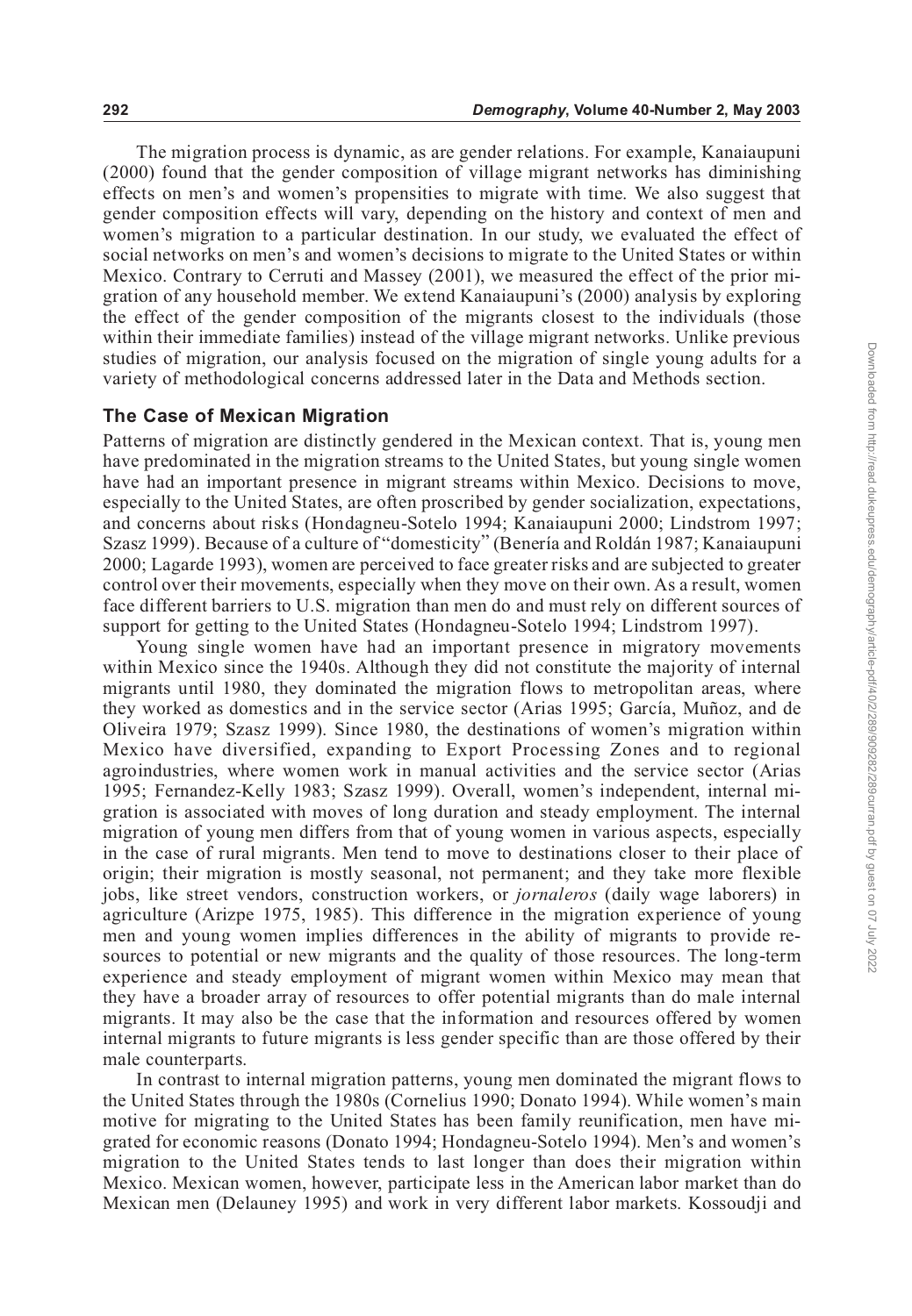Ramsey (1984) found that in 1980, 57% of Mexican women, but only 1% of Mexican men, working in the United States labored in private households.

Given these patterns of migration and prior research on gender, social networks, and migration, we propose several different kinds of gender-differentiating effects in the migration process. We have three sets of hypotheses. The first set of hypotheses compares differences across the destinations:

- 1. Women will be less likely than men to migrate, but this difference will be greater for international migration than for internal migration.
- 2. Social networks will have a positive effect on international and internal migration, but the effect of social networks will be larger in the case of international migration.
- 3. For international migration, the effect of social networks will be positive and more important for women than for men, but the effect of social networks will be no different for men and women who are considering internal migration.

The second set of hypotheses proposes that the migratory experiences of previous migrants are qualitatively different if the previous migrants are men rather than women, and vice versa:

- 4. Given the extensive and well-developed migrant experiences of women in the internal migrant streams of Mexico, female migrant networks will have a larger, positive effect than will male migrant networks on internal migration.
- 5. Given men's larger and more diverse presence in the United States, male migrant networks will have a larger facilitating effect than female migrant networks on international migration.

The third set of hypotheses proposes that the gender composition of migrant networks interacts with the gender of the migrant to have a different impact on the propensity to move.

- 6. For both internal and international migration, migrant networks that are composed of men will have a larger, positive effect on men's migration than on women's.
- 7. Similarly, migrant networks that are composed of women will have a larger, positive effect on women's migration than on men's.

## **DATA AND METHODS**

#### **Data**

The data used in this project came from the 1999 Mexican Migration Project (MMP).<sup>1</sup> This data set contains information about 52 communities in Mexico that were surveyed between 1982 and 1997. Each community was sampled only once, and for most of these communities, there was a complementary sample taken in the United States of households from the originating communities. We did not use the complementary sample in the United States.

The MMP sample was drawn from the 13 states that are the source of most migrants to the United States. The survey was not designed to represent an area of high internal

<sup>1.</sup> The data set and information about the MMP survey is available at http://www.pop.upenn.mexmig, and a description appears in Massey, Goldring, and Durand (1994).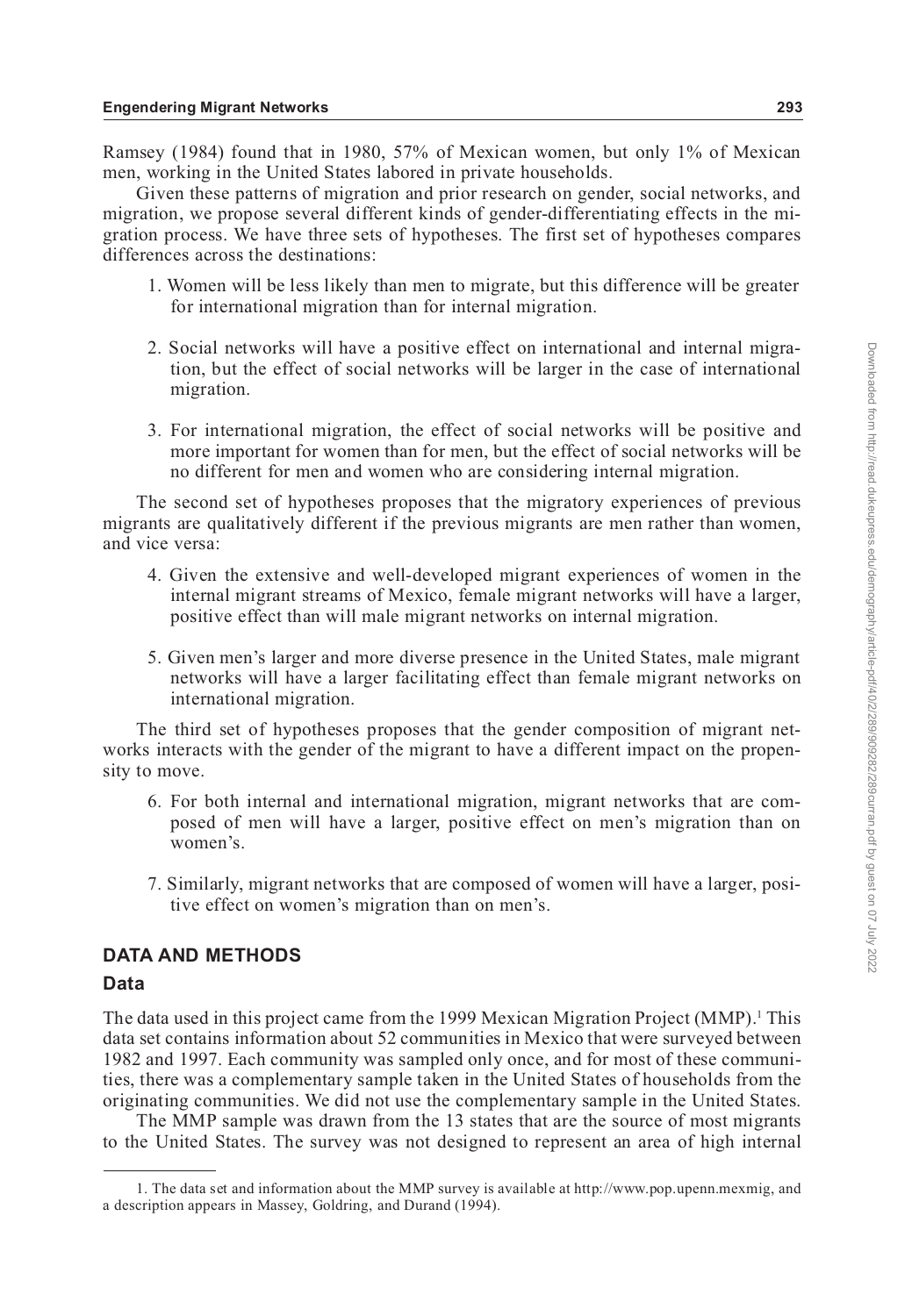migration, but 9 of the states that were included had among the highest rates of internal emigration during the late 1970s and 1980s, and 3 had medium to low rates of internal emigration (Corona 1993; Partida Bush 1993). Even in a region of high migration, the rate of adults' emigration to the United States (the ratio of adults aged 16 and older who migrated in the year before the survey to all adults aged 16 and older) varied greatly across communities, from almost 2% to 66%. The communities sampled also offer a wide variation in the rate of adult internal emigration (from almost 5% to 41%).

Within each community, households were randomly sampled. Within each household, the investigators obtained basic social and demographic information at the time of the interview for the household head, the spouse and children of the household head (even if they lived outside the household), and all other individuals who were considered household members (including aunts, cousins, and friends who lived in the household). Migration data about the first and last move were collected about any household member who had some migration experience.

#### **Definition of the Study Population**

Only individuals who were listed as "children of the household head," had never married, and were aged 17–25 at the time of the survey are included in the study. Restricting the analysis to never-married children of the household head means that we had a sample of men and women who had similar status in the household and whose migration can be defined as independent or economic. Most of the study migrants worked at the destination. Of the young adult men who migrated within Mexico, 86% worked, and of those who migrated to the United States, 87% worked. The young adult women were slightly less likely to work, but they worked at the same rate in both destinations (84%).

The age and marital restriction captured those individuals who were most at risk of migration who still lived in their parents' households and would be influenced by family migrant networks.2 Married children who lived in separate households would be exposed to a different set of migratory networks. The criteria for establishing the lower margin at age 17 reflects our empirical observation that the percentage of never-married sons who migrated during the two years before the survey increased from about 5% at age 16 to about 10% at age 17 for migration to the United States, and from 3% to 5% for internal migration. Women's migration started at somewhat younger ages, especially in the case of internal migration, but there was also an increase at age 17, from 2% to 3% for internal migration. Furthermore, economic motives for migration become more important at age 17. The percentage of individuals who worked during their last migration was lower for those aged 16 (69.39% for men and 65.22% for women) than for those aged 17 (79.21% for men and 70.97% for women).

#### **Estimating the Odds of Migrating**

One limitation of the data is that a population at risk of migrating at any time before the survey cannot be reproduced because information about individuals comes from households that were present during the survey, not from households that had disappeared before the survey (especially as a result of migration within Mexico, since there is a complementary sample for those households that moved to the United States, but not for those that moved within Mexico). The missing individuals affect the sampling proportions for migrants and nonmigrants.

If we were to estimate a multinomial regression that compared migrating within Mexico, migrating to the United States, or not migrating at all, the differences in the sampling proportions would affect the estimation of the  $\beta$  coefficients. This effect does not occur when a logistic model is estimated. When the sampling criteria are independent

<sup>2.</sup> The survey does not include information about migrant networks beyond the immediate family.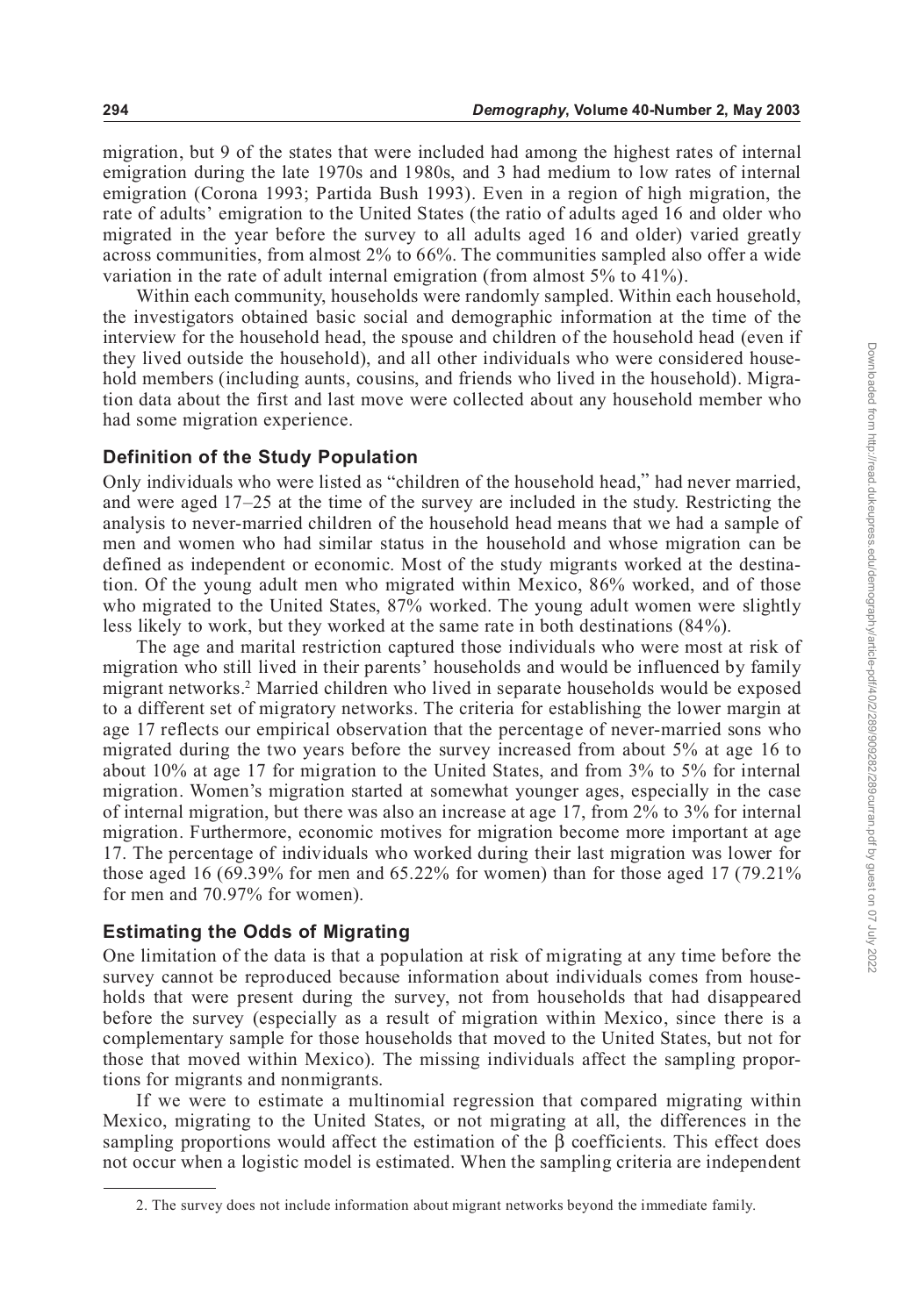of the covariates included in the analysis, the probability of being in the sample factors out and does not affect the estimation of the  $\beta s$ . This is the reason why the coefficients in a logistic regression are similar, regardless of whether the data are sampled prospectively or retrospectively. However, the intercept in the retrospective scheme is different and does not represent the value of the true log-odds (McCullagh and Nelder 1989). We took advantage of this characteristic of the logistic models, and treated the data as if they came from two matched case-control samples. Doing so allowed us to estimate the association (odds ratios) between the covariates and the odds of migration. However, it did not allow us to estimate the migration rate.

We constructed two separate samples. In one sample, cases were individuals who migrated at least once across state boundaries within Mexico during the two years before the survey, and controls were those who did not migrate during that period; in the other sample, cases were individuals who migrated to the United States at least once during the two years before the survey, and controls were those who did not migrate. In each instance, every migrant was matched with one or more individuals in the reference or control population (nonmigrants), according to two criteria: age at the time of the survey (specified in single years) and community of origin. Age is directly linked to the probability of migration, and the community of origin summarizes several other variables that relate to the propensity to migrate, including year of the survey, rural or urban origin, wage and employment opportunities in the place of origin, and the prevalence of internal and international migration in the community. Among the study population, only 15 out of 7,513 (0.20%) migrated both within Mexico and to the United States during the two years before the survey. These cases were eliminated from the sample.

To make comparisons across the two samples, we had to guarantee that they were independent. Therefore, we randomly divided the nonmigrants who matched the age and community of both internal and international migrants into two groups. Consequently, the nonmigrants in the sample for internal migration were different from the nonmigrants in the sample for international migration.

The sample for internal migration was composed of 259 individuals who migrated within Mexico during the two years before the survey and 1,086 individuals who did not. The sample for international migration is composed of 837 migrants and 3,722 nonmigrants. These migratory statuses were used as the dependent variables in the analysis.

#### **Covariates**

Four sets of measures were central to the study: gender, family migrant networks, gender composition of family migrant networks, and interactions between gender and family migrant networks. Gender was measured dichotomously with male as the omitted category.

The measure of a family migrant network is destination specific. We measured family migrant networks within Mexico by coding whether any family member (other than the observed individual)—including mothers, fathers, brothers, sisters, sons, and daughters—migrated within Mexico at least two years before the survey.3 Eligible prior migrants included sons and daughters of the household head who no longer lived in the household. A similar coding scheme was used for family migrant networks to the United States.

Men's and women's migration may be differently influenced by access to and the use of networks outside the immediate family. We could not measure the size or extent of these networks. However, previous research highlighted the importance of family networks over other networks in men's migration (Massey and García España 1987) and

<sup>3.</sup> In work not shown here, we also estimated the effects of a count, rather than a dummy variable, and found similar results. We chose the dummy variable because it simplifies the interpretation of the results, especially when we test interaction effects.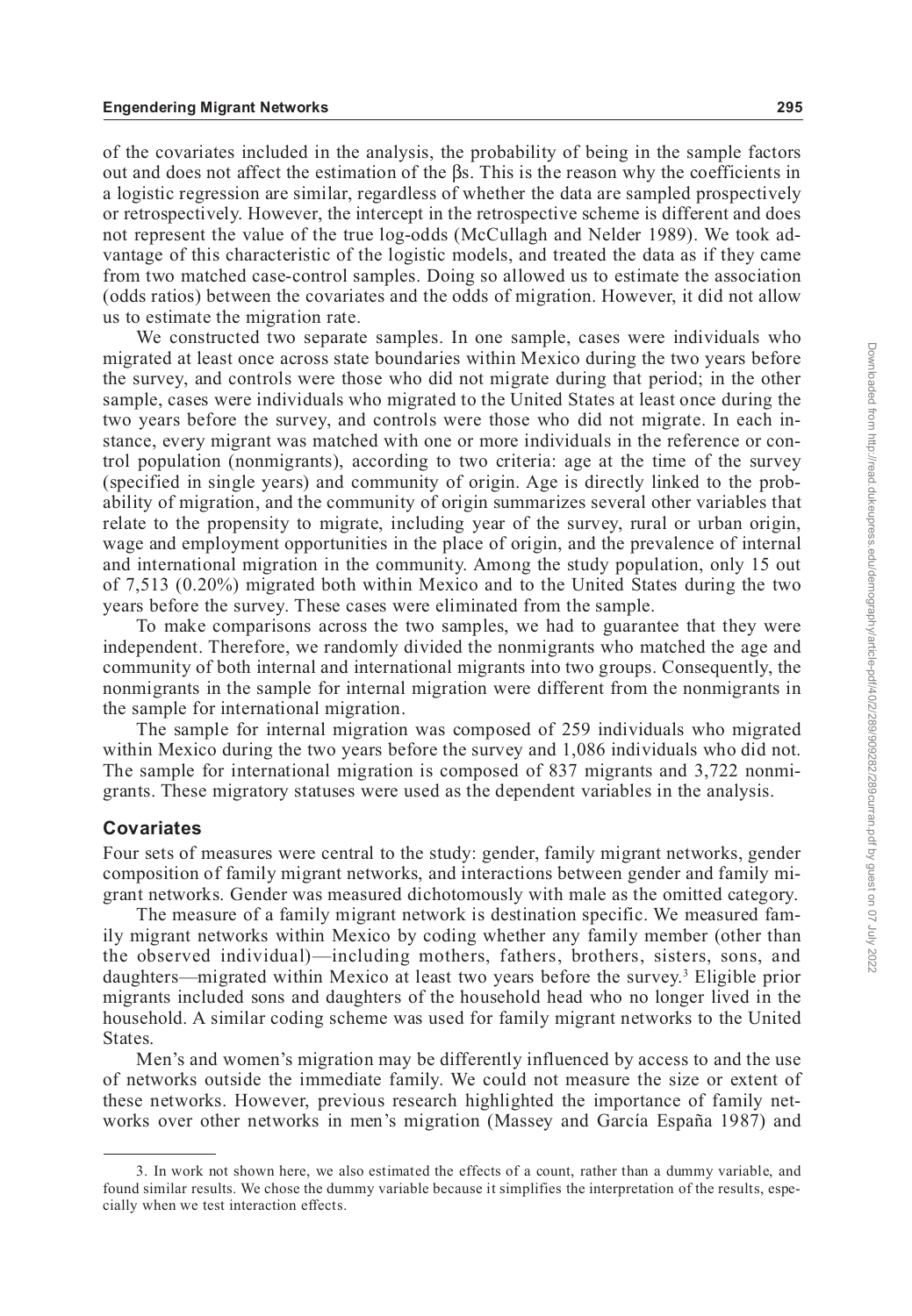showed that family networks are one of the most important determinants in the migration of both men and women (Cerruti and Massey 2001). Our measure of family migrant networks is similar to Massey and García España's (1987) "household network ties," Kanaiaupuni's (2000) "migrant children networks," and Lindstrom's (1997) network of "close family members."

We also measured the gender composition of the migrant network. *Female migrant network within Mexico* measures whether any woman in the family had migrated within Mexico two or more years before the survey. Similarly, *male migrant network within Mexico* measures whether any male member of the family had migrated internally two or more years before the survey. We constructed similar measures for migrant networks to the United States. This distinction of male and female networks is the best measure of the gender composition of the networks, given the sample size available. Disaggregating the network measures further into female-only, male-only, and male-and-female networks was not possible because of the few cases in some alternatives. For instance, only 3% of the sample for international migration had a female-only network.

Besides controlling for age and community of origin through our matching process, we also controlled for previous migratory experience, family migrant networks to the alternative destination,<sup>4</sup> educational level, and family size. Prior migration experience is destination specific and accounts for the information and personal contacts an individual gains that may otherwise be obtained through his or her family's migrant networks (Massey and García España 1987). Previous migration experience within Mexico or the United States measures whether the individual made a first trip to the destination at least two years before the survey.

Educational level was measured categorically, dividing years of schooling into those with 0–6 years, 7–9 years, 10–12 years, and 13 or more years. This codification captures the nonlinear relationship between the propensity to migrate and education observed in prior research on Mexican migration. Migration is higher among those with some secondary education, but lower among those with primary and more than a secondary education (Jasso and Rosenzweig 1990).

Employment before migration may also affect the probability of men and women migrating (e.g., see Kanaiaupuni 2000). Unfortunately, we could not control for the individual condition of employment at the moment at which the risk of migration began in our sample. However, by controlling for community, we indirectly controlled for the rate of male and female employment in the place of origin, among other community factors.

Family size was measured by summing the number of current household members and the number of sons and daughters of the household head who did not live in the household. Previous research demonstrated that family size increases the probability of migration. Part of this effect may result from larger families having larger social networks and therefore greater access to migration possibilities (Massey et al. 1987; Massey and García España 1987; Stark and Taylor 1991).

The means and proportions of all variables in the analyses are presented in Table 1. About 19% in the internal-migration sample and about 18% in the international-migration sample had migrated within the past two years. For the two samples, more than 59% of the individuals had a family migrant network to the respective destination, primarily a male network in both samples. With regard to education, the level of education was slightly higher in the internal-migration sample than in the international-migration sample. The two samples had slightly more men than women, the mean age was about 20 years, and the average family size was about nine members.

<sup>4.</sup> Previous studies have shown that migrant networks to the United States may have a negative effect on the odds of internal migration, whereas internal migrant networks may have a negative effect on the odds of international migration (Lindstrom and Lauster 2001).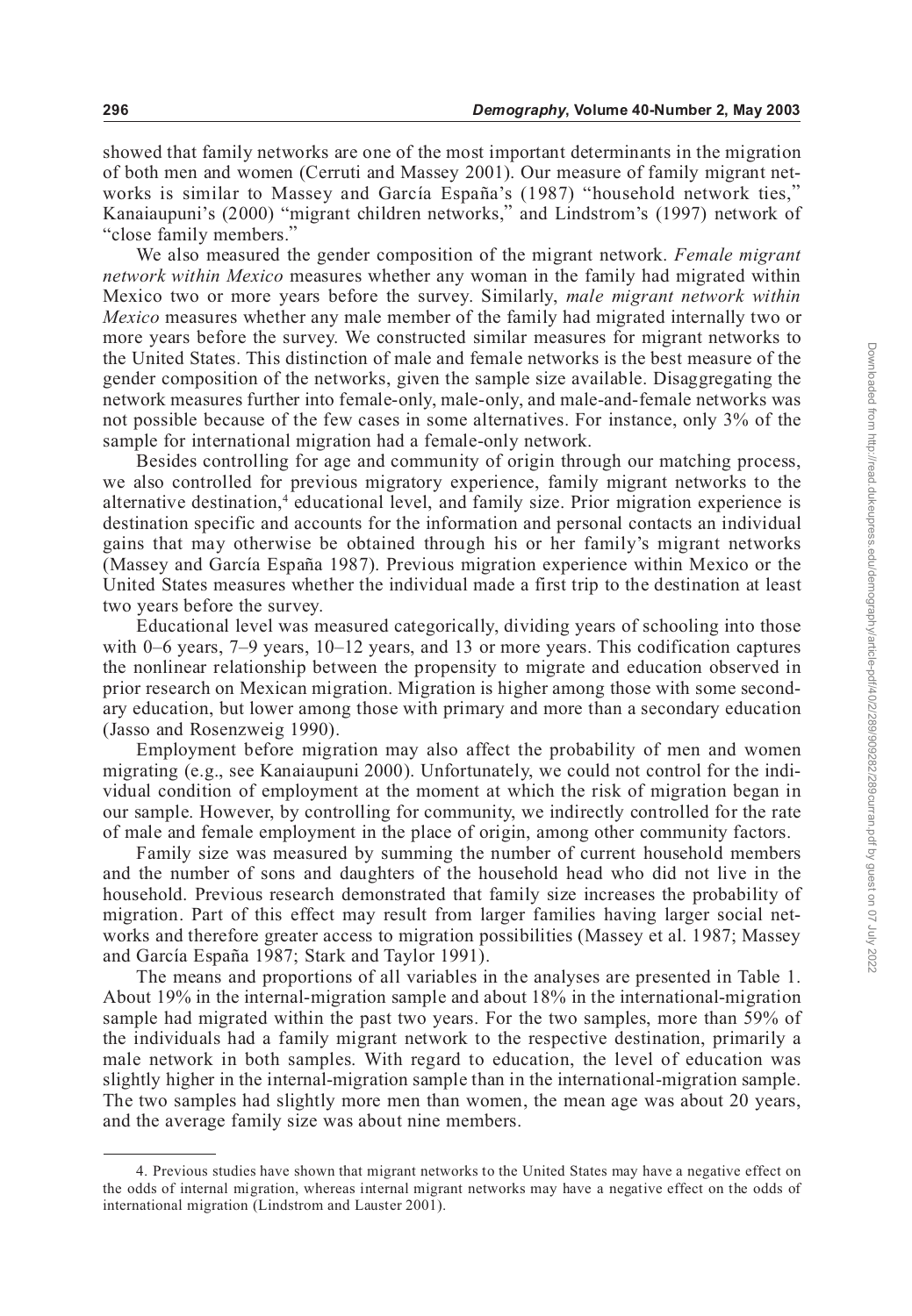| Variable                                              | Proportion in Subsample<br>for Internal Migration | Proportion in Subsample<br>for International Migration |  |  |
|-------------------------------------------------------|---------------------------------------------------|--------------------------------------------------------|--|--|
| Dependent Variables                                   |                                                   |                                                        |  |  |
| Migrated within Mexico                                | .193                                              |                                                        |  |  |
| Migrated to the United States                         |                                                   | .184                                                   |  |  |
| Independent Variables                                 |                                                   |                                                        |  |  |
| Sex                                                   |                                                   |                                                        |  |  |
| Men                                                   | .533                                              | .579                                                   |  |  |
| Women                                                 | .467                                              | .421                                                   |  |  |
| Family migrant network within Mexico                  | .594                                              | .550                                                   |  |  |
| Family migrant network to the<br><b>United States</b> | .557                                              | .681                                                   |  |  |
| Female migrant network within Mexico                  | .250                                              |                                                        |  |  |
| Male migrant network within Mexico                    | .524                                              |                                                        |  |  |
| Female migrant network to the<br>United States        |                                                   | .250                                                   |  |  |
| Male migrant network to the United States             |                                                   | .653                                                   |  |  |
| Previous migratory experience<br>within Mexico        | .098                                              |                                                        |  |  |
| Previous migratory experience to<br>the United States |                                                   | .200                                                   |  |  |
| <b>Educational</b> level                              |                                                   |                                                        |  |  |
| $0-6$ years                                           | .306                                              | .402                                                   |  |  |
| 7-9 years                                             | .326                                              | .293                                                   |  |  |
| $10-12$ years                                         | .233                                              | .208                                                   |  |  |
| 13 or more years                                      | .135                                              | .091                                                   |  |  |
| Mean age (standard deviation)                         | 19.8 (2.376)                                      | 20.2 (2.397)                                           |  |  |
| Mean family size (standard deviation)                 | 9.3(3.140)                                        | 9.6(3.167)                                             |  |  |
| Number of communities                                 | 43                                                | 51                                                     |  |  |
| Sample Size                                           | 1,345                                             | 4,559                                                  |  |  |

**Table 1. Description of Dependent and Independent Variables**

# **Models**

We include the notation only for our first model (Eq. (1)). Our logistic-regression estimation takes into account the fact that the matching mechanism yields serially correlated observations of individuals of the same age and from the same community. We fit a fixedeffects model within these two variables. The other models we estimate build on the baseline model in an additive way, and the text explains each of them. To test our first hypothesis, that women's propensity to migrate is lower than men's but significantly more so for international migration, we examine the coefficient for *woman* within each equation estimated on the separate destination samples  $(\beta_1)$  and then compare  $\beta_1$ <sub>*internal* >  $\beta_1$ <sub>*international*.</sub></sub>

$$
\log\left(\frac{P(dest)}{P(not\_move)}\middle| age, community\right) = \alpha_{age, community} + \beta_1 woman + \beta_1(controls_i). \tag{1}
$$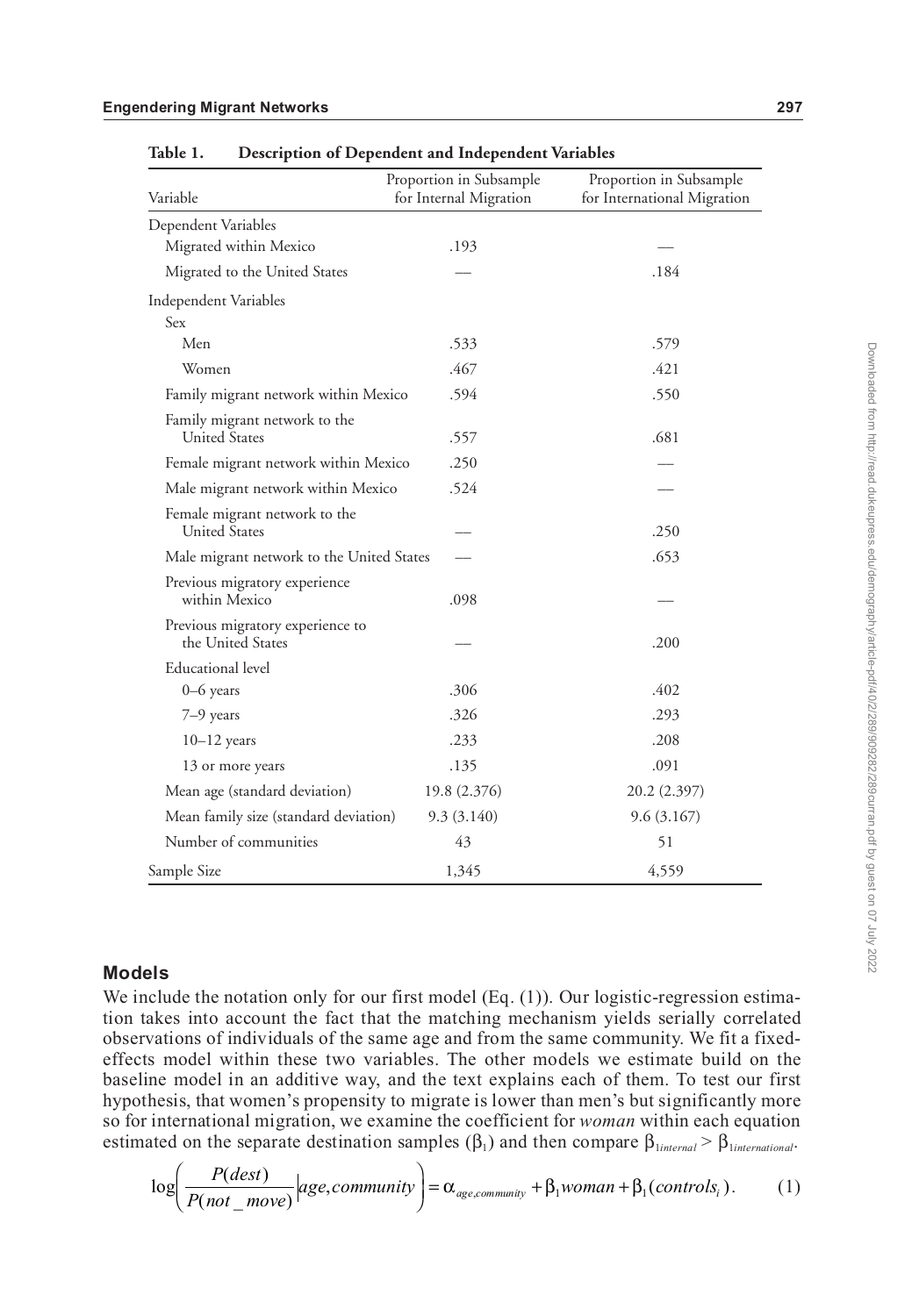In our second model, we test whether family migrant networks have a positive effect on the decision of young adults to migrate internationally and internally, but that the effect of networks is larger on international migration than on internal migration. We add a measure of the *family migrant network* to the baseline model and estimate a coefficient,  $\beta_2$ . According to our hypothesis,  $\beta_{2international} > \beta_{2intermail} > 0$ .

Our third model tests whether the general effect of family migrant networks is the same for men and women who are considering internal migration, but not the same for men and women who are considering international migration. It is done by adding an interaction term for *woman* with *family migrant network* (*woman*  $\times$  *family migrant network*<sub>dest</sub>) and estimating a coefficient  $\beta_3$ . We examine whether  $\beta_3$  is equal to zero in the model for internal migration and significantly greater than zero in the model for international migration.

In the fourth model, we test whether networks that are composed of female migrants have a larger effect than do networks that are composed of male migrants on the likelihood that young adults will migrate by adding a measure of *female migrant network* our baseline model and estimating a coefficient,  $\beta_4$ . In the same model, we test whether networks that are composed of male migrants have a larger, positive effect on migration than do networks that are composed of female migrants by adding a measure of *male*  $migrant$  networ $k_{dest}$  and estimating a coefficient,  $\beta_{6}$ . We evaluate support for our hypotheses by examining whether  $\beta_{\text{4interrad}} > \beta_{\text{6interrad}} > 0$  and whether  $\beta_{\text{6interradional}} > \beta_{\text{4interradional}} > 0$ . We use a one-tailed Wald test to compare the coefficients.<sup>5</sup>

Our fifth model builds on the fourth, testing whether female networks have a larger, positive effect in facilitating the migration of young adult women than do male networks and whether male networks have a larger, positive effect in facilitating the migration of young men. We add interaction effects of *women*  $\times$  *female migrant network*<sub>dest</sub> (estimating  $\beta_5$ ) and *women*  $\times$  *male migrant network*<sub>dest</sub> (estimating  $\beta_7$ ). We expect to find  $\beta_5 > 0$ and  $0 > \beta_7$  for both internal and international migration.

The results of our estimations are presented in Tables 2 and 3. For ease of presentation, the log-odds coefficients are transformed into odds ratios ( $exp(\beta)$ ). The general interpretation is that odds ratios between 0 and 1 indicate decreased odds of migration, given a certain condition, and odds ratios greater than 1 increase the odds of migration. We evaluate support for our hypotheses on the basis of one-tailed *t* tests of significance for the log-odds coefficients.

### **RESULTS**

#### **Results for Internal Migration**

The coefficients for educational level, migratory experience, and household size do not vary among the five models. Educational level is not significant, implying that the odds of internal migration do not vary with years of schooling. Family size is also not significantly associated (at the .10 level) with the odds of migration. Previous migratory experience does contribute significantly to explaining internal migration. In the five models, the odds of migrating within Mexico are almost double for individuals who had prior migration experiences than for those who had never migrated. Contrary to the results of Lindstrom and Lauster (2001), family migrant networks to the United States do not have a significant effect on the odds of migration within Mexico once one controls for age, gender, educational level, previous migratory experience, family size, and community of origin.

There is some evidence that women have slightly lower odds of migrating than do men for the age group and region considered. The odds of migration are 17% lower for

<sup>5.</sup> The Wald statistic in this case is  $W = (\beta_4 - \beta_6)^2 / \text{var}(\beta_4 - \beta_6)$ , and is distributed as a chi-square with 1 degree of freedom.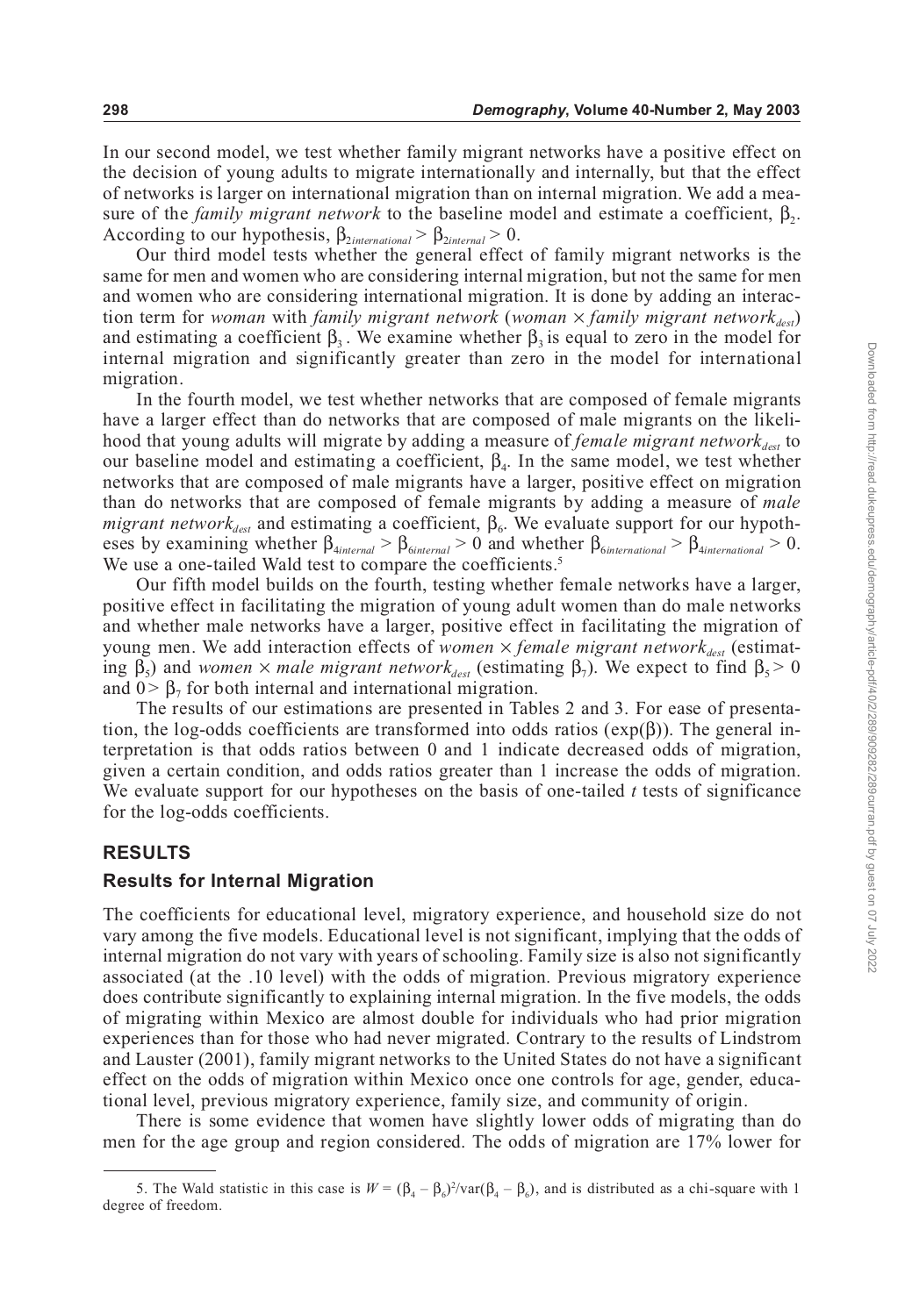| Migrant Versus Nonmigrant                               | Parameter                     | Model 1   | Model 2   | Model 3   | Model 4   | Model 5   |  |
|---------------------------------------------------------|-------------------------------|-----------|-----------|-----------|-----------|-----------|--|
| (Man)                                                   |                               |           |           |           |           |           |  |
| Woman                                                   | $exp(\beta_1)$                | 0.830     | 0.830     | 0.766     | 0.833     | 0.666     |  |
| (Has No Family Migrant Network)                         |                               |           |           |           |           |           |  |
| Family Migrant Network<br>Within Mexico                 | $exp(\beta_2)$                |           | $1.456*$  | 1.380     |           |           |  |
| Woman $\times$ Family<br>Migrant Network                | $exp(\beta_3)$                |           |           | 1.112     |           |           |  |
| (Has No Female Migrant Network)                         |                               |           |           |           |           |           |  |
| Has Female Migrant Network<br>Within Mexico             | $exp(\beta_4)$                |           |           |           | 1.807*    | $1.841*$  |  |
| Woman $\times$ Female<br>Migrant Network                | $exp(\beta_5)$                |           |           |           |           | 0.972     |  |
| (Has No Male Migrant Network)                           |                               |           |           |           |           |           |  |
| Has Male Migrant Network<br>Within Mexico               | $\exp(\beta_6)$               |           |           |           | 1.202     | 0.997     |  |
| Woman × Male Migrant Network                            | $exp(\beta_7)$                |           |           |           |           | 1.494     |  |
| (Has No Family Migrant<br>Network to the United States) |                               |           |           |           |           |           |  |
| Family Migrant Network<br>to the United States          | $\exp(\beta_8)$               | 1.095     | 1.098     | 1.098     | 1.110     | 1.116     |  |
| (Has No Migratory Experience)                           |                               |           |           |           |           |           |  |
| Has Migratory Experience<br>Within Mexico               | $exp(\beta_9)$                | $2.072*$  | 1.875*    | 1.880*    | 1.668*    | $1.701*$  |  |
| (0–6 Years of Education)                                |                               |           |           |           |           |           |  |
| 7-9 Years of Education                                  | $exp(\beta_{10}$ <sup>1</sup> | 0.821     | 0.819     | 0.818     | 0.810     | 0.805     |  |
| 10-12 Years of Education                                | $\exp(\beta_{10^2})$          | 1.095     | 0.928     | 0.923     | 0.873     | 0.871     |  |
| 13 or More Years of Education                           | $\exp(\beta_{10^3})$          | 0.847     | 0.841     | 0.836     | 0.798     | 0.799     |  |
| <b>Family Size</b>                                      | $\exp(\beta_{11})$            | 0.989     | 0.983     | 0.983     | 0.978     | 0.980     |  |
| Log-Likelihood                                          |                               | $-424.22$ | $-421.67$ | $-421.60$ | $-417.06$ | $-416.21$ |  |
| LR Chi-Square                                           |                               | $14.34*$  | 19.64**   | $19.79**$ | 28.87**   | $30.56**$ |  |
| N                                                       |                               | 1,345     | 1,345     | 1,345     | 1,345     | 1,345     |  |

**Table 2. Logistic Regression Estimates of Internal Migration (Odds Ratios Presented)**

\*A one-tailed test indicates that the coefficient behaves as predicted at *p* < .05.

\*\*A one-tailed test indicates that the coefficient behaves as predicted at  $p < .01$ .

women than for men in three of the models, 24% lower in the third model, and 33% lower in the fifth model. However, this difference approaches significance only in the fifth model, with a probability of .10 (for a one-tailed test).

The results in the second model show that family migrant networks within Mexico increase the odds of internal migration by 46%. The significance of family migrant networks disappears in the third model, which adds an interaction term with gender. Nevertheless, the odds ratio of family migrant networks is similar ( $exp(\beta_2) = 1.380$ ) to that in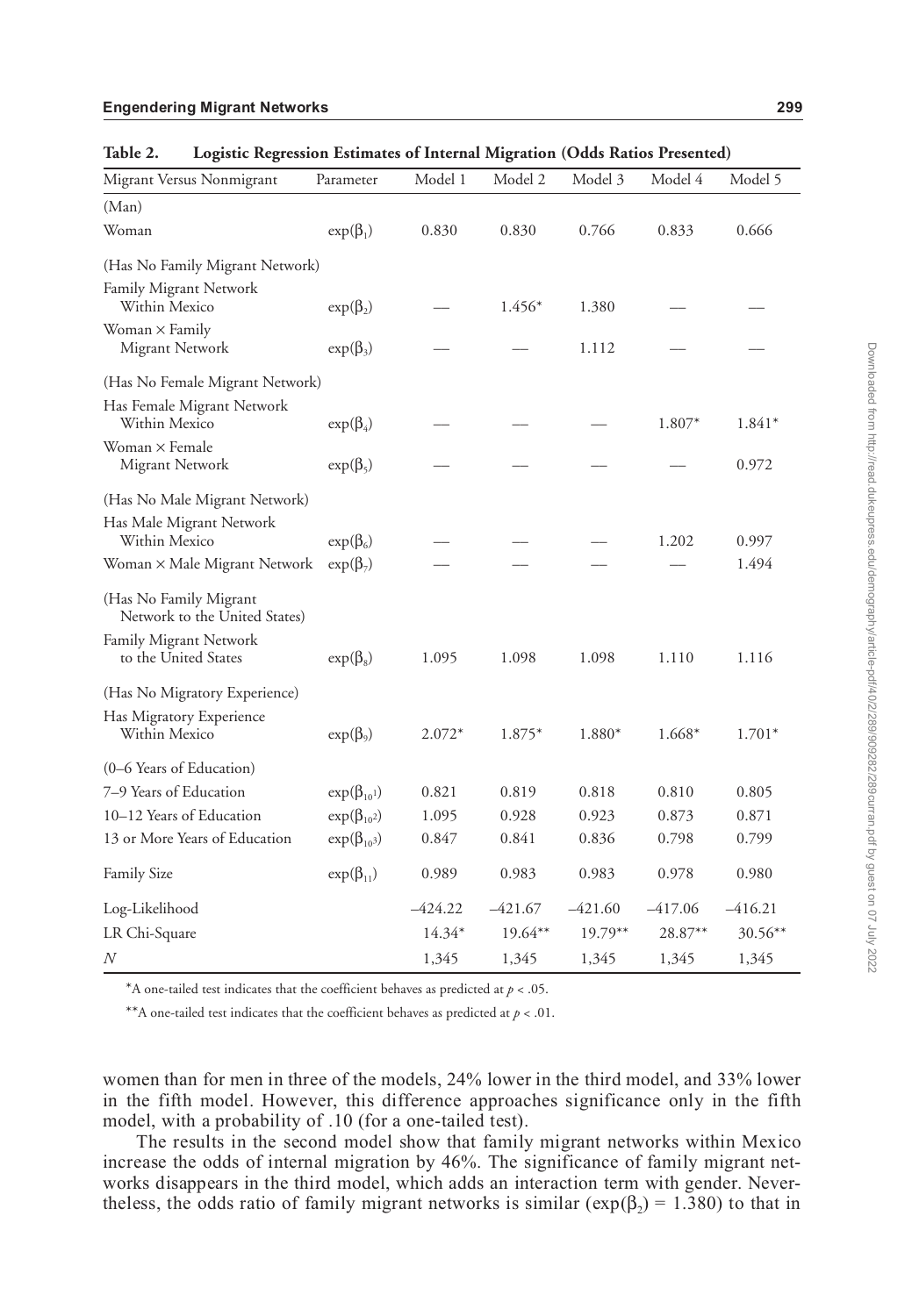Model 2, while the odds-ratio coefficient for the interaction term  $(exp(\beta_3))$  is close to 1. Thus, the presence of internal migrant networks increases the odds of internal migration for both men and women.

In our fourth model, having female migrant networks has a larger positive influence on migration than does having male migrant networks. The effect of female migrant networks is positive and significant, whereas that for male migrant networks is not different from zero. With regard to the difference between the coefficients, the effect of female migrant networks is significantly larger than the effect of male networks (Table 2, Model 4:  $\log(1.807) > \log(1.202)$ ,  $\chi^2 = 2.52$ ,  $p \le .056$ ). The odds of internal migration of individuals with female migrants in their families are 1.8 times the odds of those without female migrants (significant at the .01 probability level). Because the model controls for male migrant networks, the interpretation of the effect of female migrant networks should be understood to be the effect over and above that of having a male migrant in the family.

In our fifth model, female migrant networks positively and significantly affect the migration of both men and women and are equally important for women and men. Female migrant networks continue to increase the odds of migration for men ( $\beta_4 > 0$ ,  $p \leq .004$ ), but the effect is not statistically different for women (testing the significance of the coefficient for the interaction,  $\beta_5$ , in Model 5). Male migrant networks, on the other hand, do not affect the odds of internal migration of either men or women. The effect of male migrant networks on men's migration ( $\beta_6$ ) and on women's migration ( $\beta_6 \times \beta_7$ ) is not significantly different from zero.

One explanation for the positive and significant effect of having female migrant networks on the internal migration of both men and women is that a female migrant's experience is qualitatively different from a male's. Because women's migration within Mexico is more permanent and female migrant's employment is more stable than male migrants', this finding may not be surprising. Permanence in a place of destination may yield diverse access to resources that would be useful to men or women, yielding greater benefits from female migrant networks than from male migrant networks.

#### **Results for International Migration**

The effect of education on the odds of international migration is not linear, but also not significant. The direction of effects is similar to that of previous studies (see Jasso and Rosenzweig 1990), and we suspect that the lack of significance is due to our study population's young age. Family size has a positive but insignificant effect. Previous migratory experience has an important and significant effect on the odds of international migration. The odds of migrating to the United States were at least 70% higher for those who had previously migrated internationally than for those who had not. The odds of international migration are the same for individuals with family internal migrant networks than for those without such networks.

Women from the same community who are of a similar age, educational level, and migratory experience are noticeably less likely than are men to embark on an independent migration to the United States during their young adult years. The odds of women migrating internationally are about 80% lower than the odds of men migrating internationally for all five models.

The odds ratio of family migrant networks in Model 2 ( $exp(\beta_2)$ ) confirms that the migration experience of other family members has a positive and significant effect (at a probability level of .01) on young adults' migration to the United States. The odds of migration for those with migrant networks are 2.4 times the odds of migration for those who have no migrant networks. We do not find support for our hypotheses that family migrant networks have a differential effect on men's and women's migration. The odds ratio of the interaction term ( $exp(\beta_3)$  in Model 3) is more than 1, but is not significant, which implies that the increase in the odds of international migration associated with the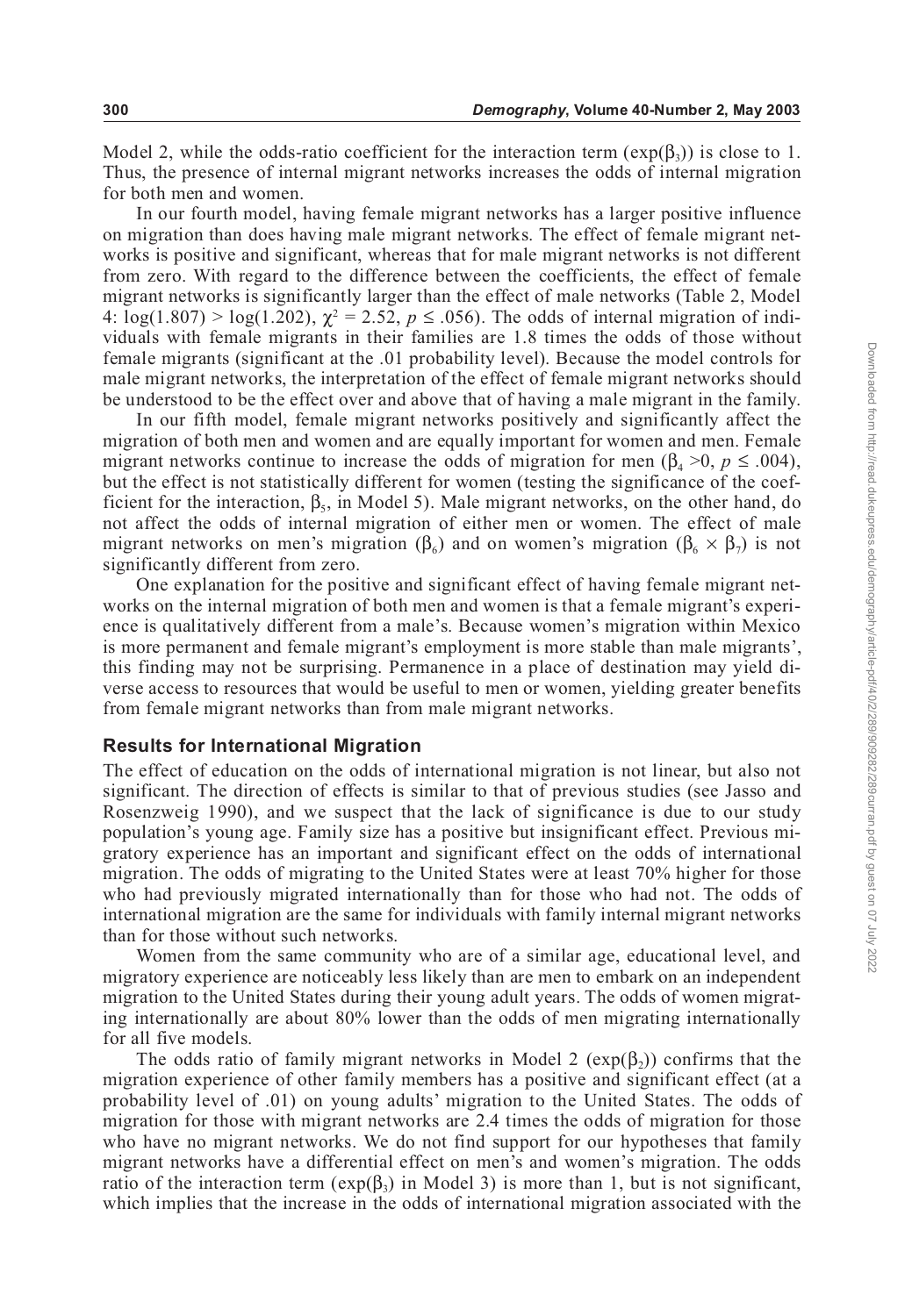| Migrant Versus Nonmigrant                          | Parameter            | Model 1     | Model 2   | Model 3                 | Model 4     | Model 5     |  |
|----------------------------------------------------|----------------------|-------------|-----------|-------------------------|-------------|-------------|--|
| (Man)                                              |                      |             |           |                         |             |             |  |
| Woman                                              | $exp(\beta_1)$       | $0.222**$   | $0.212**$ | $0.180**$               | $0.213**$   | $0.185***$  |  |
| (Has No Family Migrant Networks)                   |                      |             |           |                         |             |             |  |
| Family Migrant Network to<br>the United States     | $exp(\beta_2)$       |             | $2.408**$ | 2.333**                 |             |             |  |
| Woman $\times$ Family<br>Migrant Network           | $exp(\beta_3)$       |             |           | 1.209                   |             |             |  |
| (Has No Female Migrant Network)                    |                      |             |           |                         |             |             |  |
| Has Female Migrant Network<br>to the United States | $\exp(\beta_4)$      |             |           |                         | 1.049       | 0.715       |  |
| Woman $\times$ Female<br>Migrant Network           | $exp(\beta_5)$       |             |           |                         |             | 5.387*      |  |
| (Has No Male Migrant Network)                      |                      |             |           |                         |             |             |  |
| Has Male Migrant Network<br>to the United States   | $\exp(\beta_6)$      |             |           |                         | $2.210**$   | $2.520**$   |  |
| Woman × Male Migrant Network                       | $exp(\beta_7)$       |             |           |                         |             | 0.524       |  |
| (Has No Family Migrant<br>Network Within Mexico)   |                      |             |           |                         |             |             |  |
| Has a Family Migrant Network<br>Within Mexico      | $exp(\beta_8)$       | 1.074       | 1.029     | 1.029                   | 1.031       | 1.045       |  |
| (Has No Migratory Experience)                      |                      |             |           |                         |             |             |  |
| Has Migratory Experience<br>to the United States   | $exp(\beta_9)$       | $2.008**$   | $1.731**$ | $1.734**$               | $1.711*$    | $1.670*$    |  |
| (0–6 Years of Education)                           |                      |             |           |                         |             |             |  |
| 7-9 Years of Education                             | $\exp(\beta_{10}1)$  | 1.254       | 1.243     | 1.241                   | 1.241       | 1.220       |  |
| 10 - 12 Years of Education                         | $\exp(\beta_{10^2})$ | 0.792       | 0.760     | 0.760                   | 0.755       | 0.754       |  |
| 13 or More Years of Education                      | $\exp(\beta_{10^3})$ | 0.663       | 0.670     | 0.670                   | 0.666       | 0.675       |  |
| <b>Family Size</b>                                 | $\exp(\beta_{11})$   | 1.041       | 1.023     | 1.023                   | 1.023       | 1.027       |  |
| Log-Likelihood                                     |                      | $-1,328.97$ |           | $-1,302.05$ $-1,301.86$ | $-1,304.70$ | $-1,278.18$ |  |
| LR Chi-Square                                      |                      | 384.15**    | 438.00**  | 438.37**                | 432.70**    | 485.72**    |  |
| $\boldsymbol{N}$                                   |                      | 4,559       | 4,559     | 4,559                   | 4,559       | 4,559       |  |

**Table 3. Logistic Regression Estimates of International Migration (Odds Ratios Presented)**

\*A one-tailed test indicates that the coefficient behaves as predicted at *p* < .05.

\*\*A one-tailed test indicates that the coefficient behaves as predicted at *p* < .01.

presence of previous migrants in the family is the same for young adult men and young adult women.

In Model 4, male migrant networks are more important than female migrant networks for predicting international migration. The coefficient for male migrant networks is significantly larger than the coefficient for female migrant networks (i.e., comparing whether  $\beta_6 > \beta_4$  in Model 4:  $\log(2.210) > \log(1.049)$ ,  $\chi^2 = 18.90$ ,  $p \le .000$ ). Individuals with male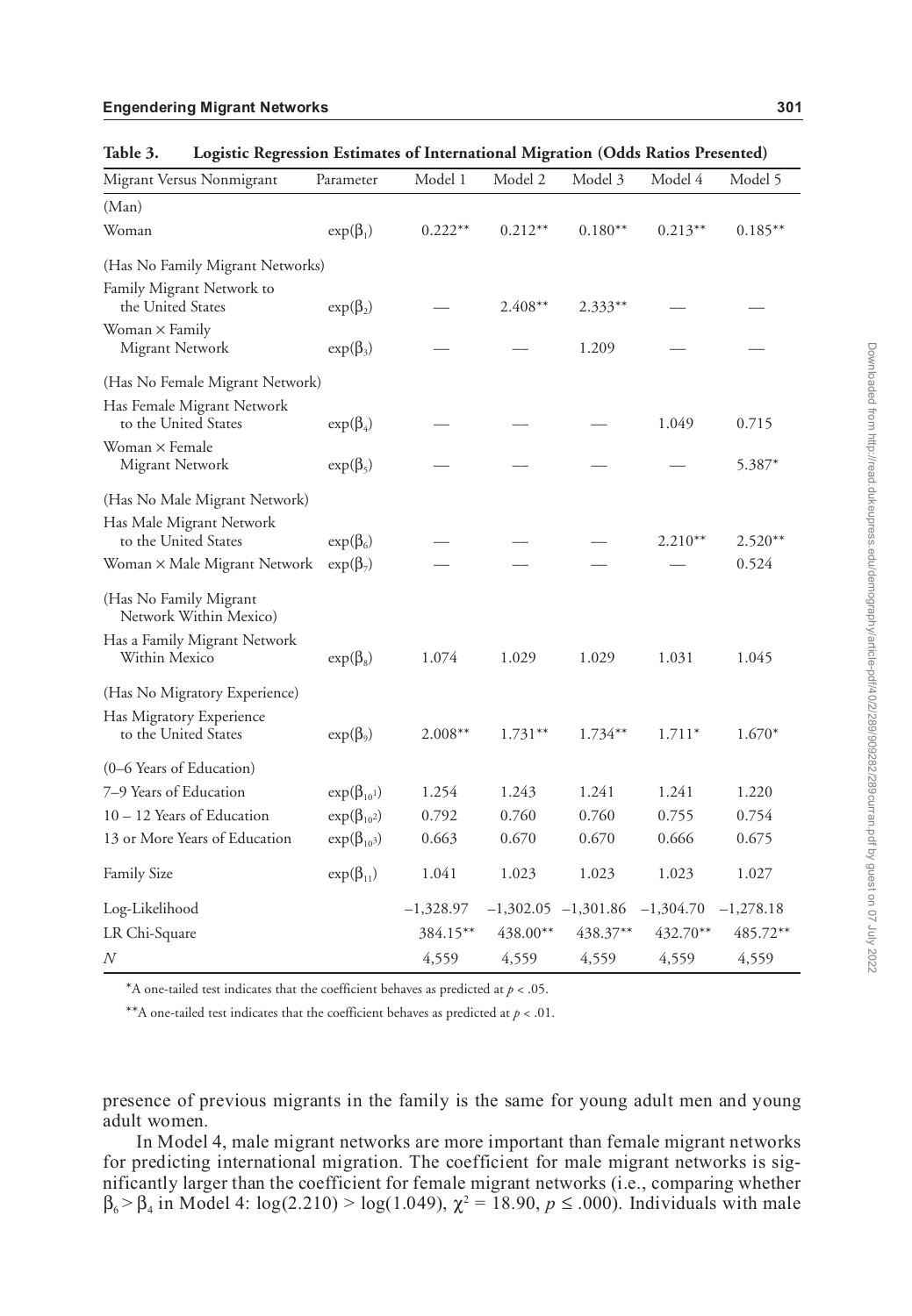migrant networks are 2.2 times more likely to migrate than are those without such networks. The presence of female migrants does not significantly increase the odds of migration. These findings mirror those for internal migration in which female migrant networks were more important than male migrant networks. In this case, the longer history of men's migration to the United States and the greater array of job opportunities for men decrease risks and increase benefits to a potential migrant.

In the fifth model, we test whether female migrant networks are more important for women and male migrant networks are more important for men. We find that the interaction effect of *woman* and *female migrant network* is significantly greater than 1 at a probability level of .001 ( $exp(\beta_5)$ ) and indicates that the effect of female migrant networks is greater for women than for men. Similarly, the interaction effect of *woman* and *male migrant network* is less than 1 and significant at a probability level of .05, indicating that male migrant networks are more important for men than for women.

Multiplying these interaction effects by the network effects yields the effect of female and male networks on the odds of women's international migration  $(\exp(\beta_4) \times \exp(\beta_5))$  and  $exp(\beta_6) \times exp(\beta_7)$ , respectively). A comparison of these odds ratios with the effects of networks on the odds of men's migration ( $exp(\beta_4)$  and  $exp(\beta_6)$ ) reveals that the odds of migration among young adult men with male migrant networks are 2.5 times the odds of migration of those with no male migrant network. The presence of male migrants in the family, however, does not have a significant effect on the odds of migration of young adult women  $(\exp(\beta_4) \times \exp(\beta_5) = 1.326, p > .10)$ . Female migrant networks, on the other hand, are associated with an increase, by 3.8 times, in the odds of young women migrating. But female migrant networks diminish the odds of men's migration by 30% compared to men without female networks.

#### **Comparing Internal and International Migration**

The difference between men's and women's propensity to migrate is significantly greater for international migration than for internal migration. Women have much lower odds of migrating internationally than do men. For internal migration, women have lower odds of migrating but the difference is not statistically significant. In a comparison of  $\beta_1$  in Model 1 of Table 2 and Table 3, we find that  $\beta_{\text{linear}} > \beta_{\text{International}} (\log(0.831) > \log(0.222)$ ,  $t = 7.148$ ). In addition, family migrant networks play a larger role for migration to the United States than for migration within Mexico. Contrary to Taylor (1986), we find that the presence of migrants in the family has a positive, significant effect on the odds of internal migration. This effect, however, is less important than the effect of U.S. migrant networks on migration to the United States. The coefficient for internal migrant networks,  $\beta_{2interval}$ , is smaller than the coefficient for international migrant networks,  $\beta_{2interaction}$  $(\log(1.456) < \log(2.408), t = -2.422)$ .

When migrant networks are divided into male and female networks, further differences between internal and international migration are revealed. Male migrant networks facilitate international migration and female migrant networks facilitate internal migration. The magnitude of the effect of male migrant networks on international migration is no different from the effect of female migrant networks on internal migration (log(2.210)  $>$  log(1.807),  $t = 0.945$ ).

Furthermore, Model 5 in Tables 2 and 3 shows that male and female migrant networks differentially influence the international migration of men and women, but not their internal migration. Male and female migrant networks and their interaction with gender are all significant at a probability level of .05 for international migration. In the case of internal migration, only the coefficient of female migrant networks is significant, but its effect is the same for men and women.

These results reflect four observations about the migration process. First, internal migration is less risky and difficult than international migration and hence individuals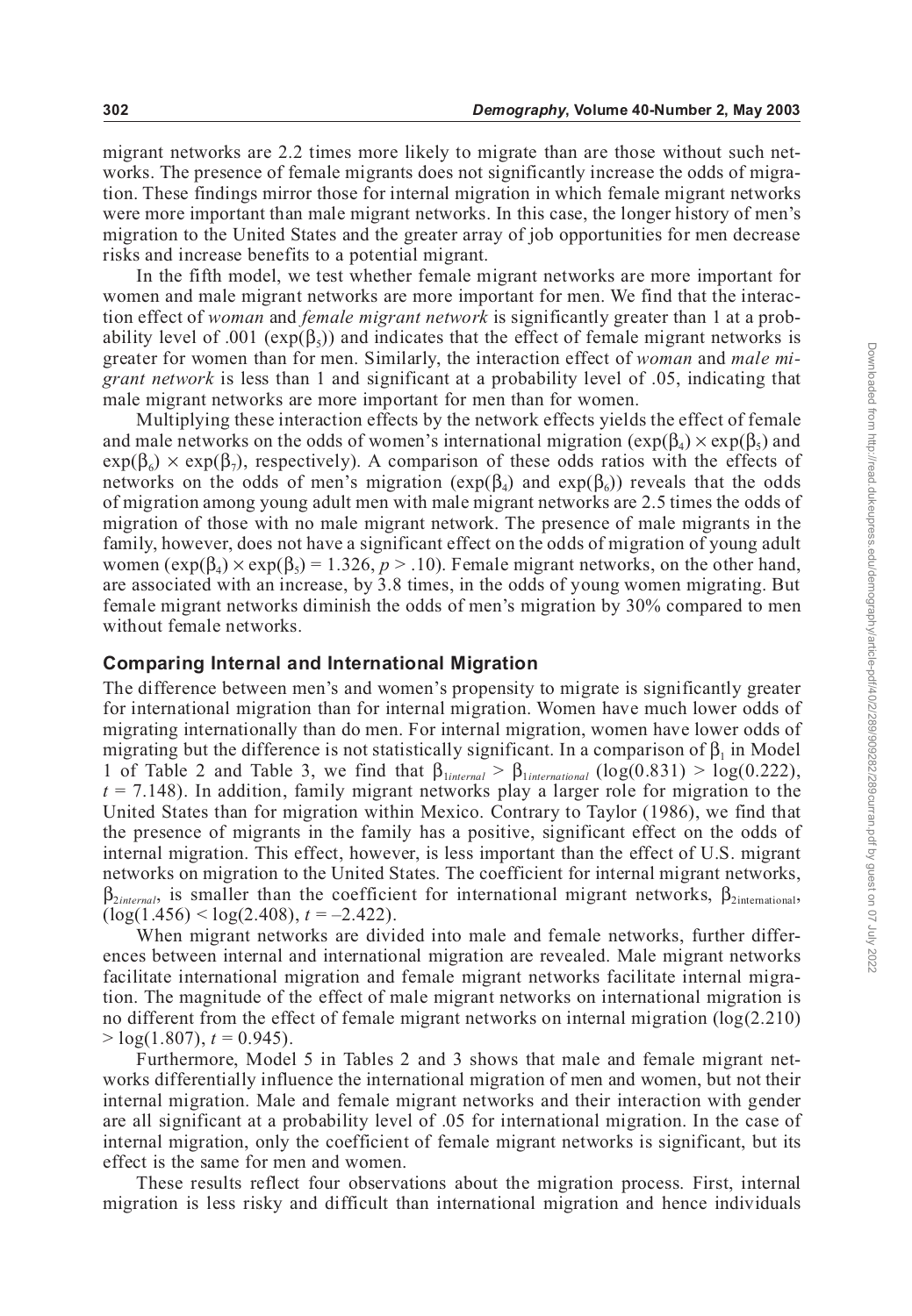need less information and resources provided by migrant networks to migrate. These findings affirm those of Taylor's (1986) smaller-scale study. Second, the barriers to international migration are much greater for women than for men, but are little different for internal migration. Third, female migrant networks within Mexico are more useful to both men and women than are male migrant networks. Fourth, male and female migrant networks to the United States reflect different arrays of resources, and potential migrant men and women have different access to, or make different use of, the information and resources available through these gender-differentiated networks.

#### **CONCLUSIONS**

The results from our study contribute to our understanding of the relationship between social networks and migration, as well as gender and migration. We presented evidence from the literatures on both topics to show how migrant networks influence migration through various gender relations. We compared young adult men's and women's propensities to move, depending on the destination. We compared the differential impact of migrant networks on young adult men's and women's decisions to move to particular destinations. We evaluated how the gender composition of migrant networks influences migration to different destinations. In addition, we compared the effect of gender-differentiated migrant networks on the migration of young adult men and women across destinations. Our analysis of the independent migration of young Mexicans to the United States and within Mexico confirmed many of our hypotheses.

Our most important finding is that the effect of being linked to a former migrant within the household varies by the gender of the previous migrant for both international and internal migration. Being female and having access to a prior female migrant network is important for facilitating international migration; similarly, being male and having access to a male migrant network is important for facilitating international migration. However, female migrant networks within Mexico are equally helpful to men and women and male internal migrant networks have no influence on internal migration.

Although our study and the data available to us did not give us information about the content of migrant networks within households, beyond their gender composition, we know from prior ethnographic research that men and women live the migration process differently. We observed that men and women face different barriers to migration, which require the mustering of different kinds of resources to migrate. Upon their arrival in a place of destination, their sources of social support and access to jobs and opportunities may differ, depending on how gender-segregated the labor market or migrant enclave or how well-established the migrant network. It is not surprising that female migrant networks are more useful for facilitating migration within Mexico because a significant number of women have been participating in the migration streams for more than 40 years, and these women have obtained steady and diverse employment, yielding a broad array of resources for male and female migrants alike (Arias 1995; Arizpe 1975; Lomnitz 1977).

As other studies have shown for Mexico-U.S. migration, the barriers to female international migration are much higher than they are for male international migration. Even though men have been migrating to the United States for many years, they are not equally helpful to potential male and female migrants. This difference is partially due to gender differences in places of origin and destination. Women have to garner more resources and information either to convince their families that they can migrate or to resist their families' influence and migrate anyway. The resources that prior male migrants provide may be unavailable to women or insufficient to overcome these barriers. Prior female migrants may have important demonstrative effects, as was shown in prior ethnographic work (Mahler 1999), as well as different resources and information about destinations that can help to overcome the barriers to migration (Hondagneu-Sotelo 1994; Menjívar 2000). Ethnographic research has also shown that male migrants can be more isolated in places of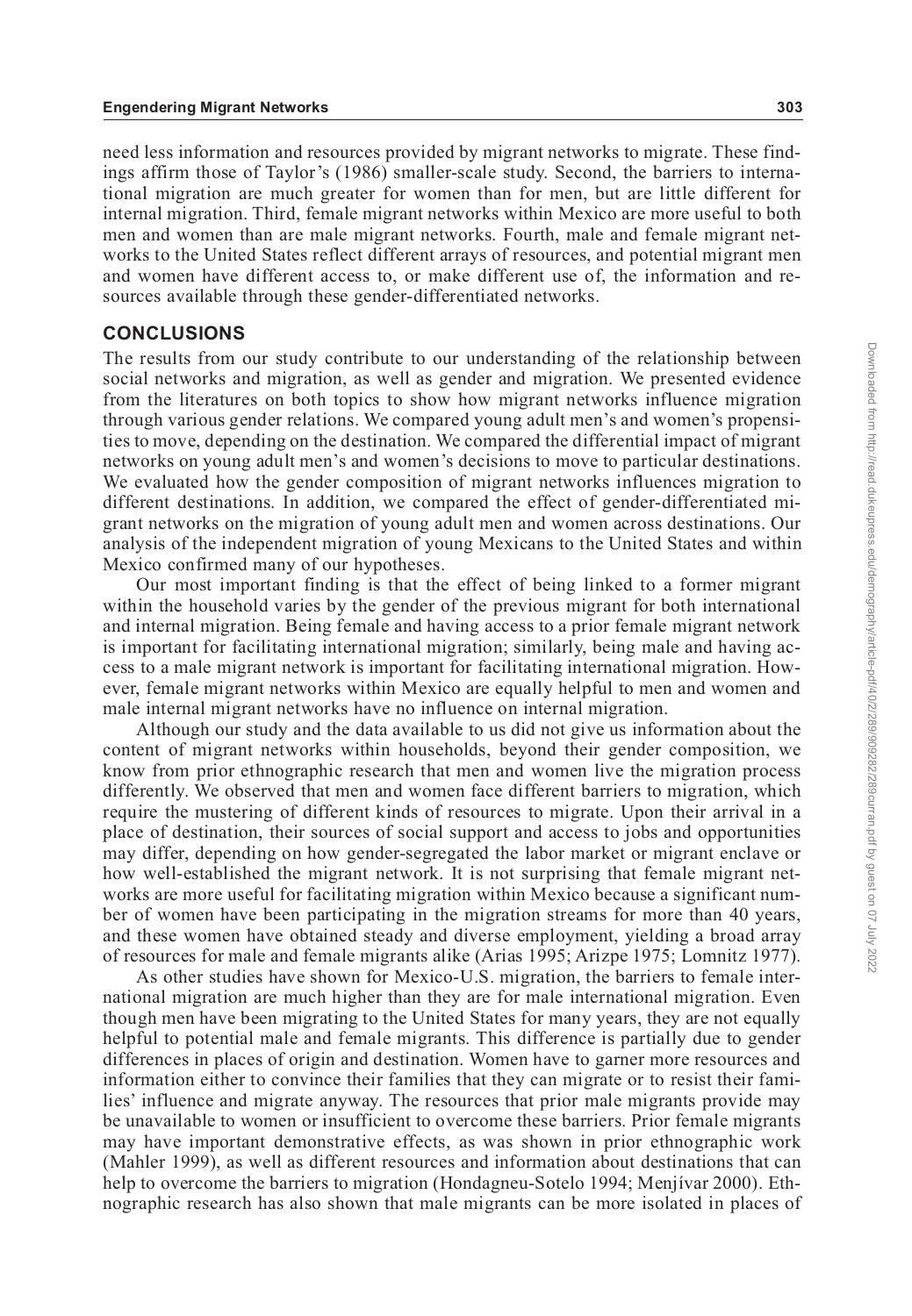destination and know less about the wider array of social services and support available to ensure safety and survival (Menjívar 2000), which are especially important for prospective female migrants. This difference between male and female migrants' experiences may be limited to the Central American migrants studied by Menjívar and not extend to Mexican migrants who have had a longer history of migration to the United States. Nevertheless, our results do not suggest otherwise.

The gender division of labor for Mexican migrants to the United States explains why men with female migrant networks have significantly lower odds of international migration. Having a female migrant network limits prospective male migrants' opportunities because female migrants to the United States are less likely to work and to know about job opportunities. If they do work, female migrants may have access only to jobs that men would not accept (e.g., as domestic workers or hotel maids). The opportunities that female migrants offer are so gender specific that men with female migrant networks prefer not to migrate. Although we cannot show exactly why the gender composition of the network matters, ethnographic work suggests several reasons for why it should.

Other ways in which gender may influence the content of migrant networks and subsequent patterns of migration, but that we were not able to study, are the frequency of male and female return migration, male and female migrants' visits to their communities of origin, male and female contact through telephone or remittances, male and female differences in documented and undocumented status, or differential rates of failed or successful migration. Ethnographic evidence from a variety of places has suggested important gender differences in many of these patterns (Curran and Saguy 2001). For example, in two systematic studies of the Dominican Republic, men and women were found to have different patterns of remittances, investments in communities of origin, and expectations about return migration (Georges 1990; Grasmuck and Pessar 1991). This may also be true for Mexican migrants.

Replicating these models using data from other settings may yield different results, given different combinations of restrictions on migration and behavior or the immigrant labor market. For example, the ethnographic literature on Filipino immigrants to Hong Kong suggests that under conditions of similarly segmented labor markets, the effect of gendered networks on men's and women's migration differs from the Mexican case because the barriers to international migration for both men and women are lower, while the obstacles to men's employment are higher in the place of destination than they are for women's employment. Female migrants from the Philippines to Hong Kong have a well-developed, destination-specific migration network that channels them into the domestic work sector of the Hong Kong economy. Channeled through these female migrant networks, a growing number of Filipino male migrants to Hong Kong are clustered in domestic jobs (as child care providers, drivers, gardeners, and odd-job repairmen) (Constable 1997; Trager 1988)—jobs they would not normally have occupied either in their communities of origin or other destinations (like the United States or the Middle East). Comparative studies of variation in the barriers to migration and in the size, structure, composition, and content of social networks should yield greater insights into how and why social networks influence migration processes and result in particular migration patterns and outcomes.

Our results not only deepen our understanding of how cumulative causation influences Mexican migration to the United States but also help to explain an increase in the presence of women in this flow, especially after the increase in female migration during the late 1980s and early 1990s. Women who migrated to the United States in a familyreunification strategy after the Immigration and Reform Control Act of 1986 will serve in the near future as important sources of support within migrant networks that are particularly important for other women who want to migrate from Mexico for economic reasons. We suspect that the rates of female international migration are likely to grow faster than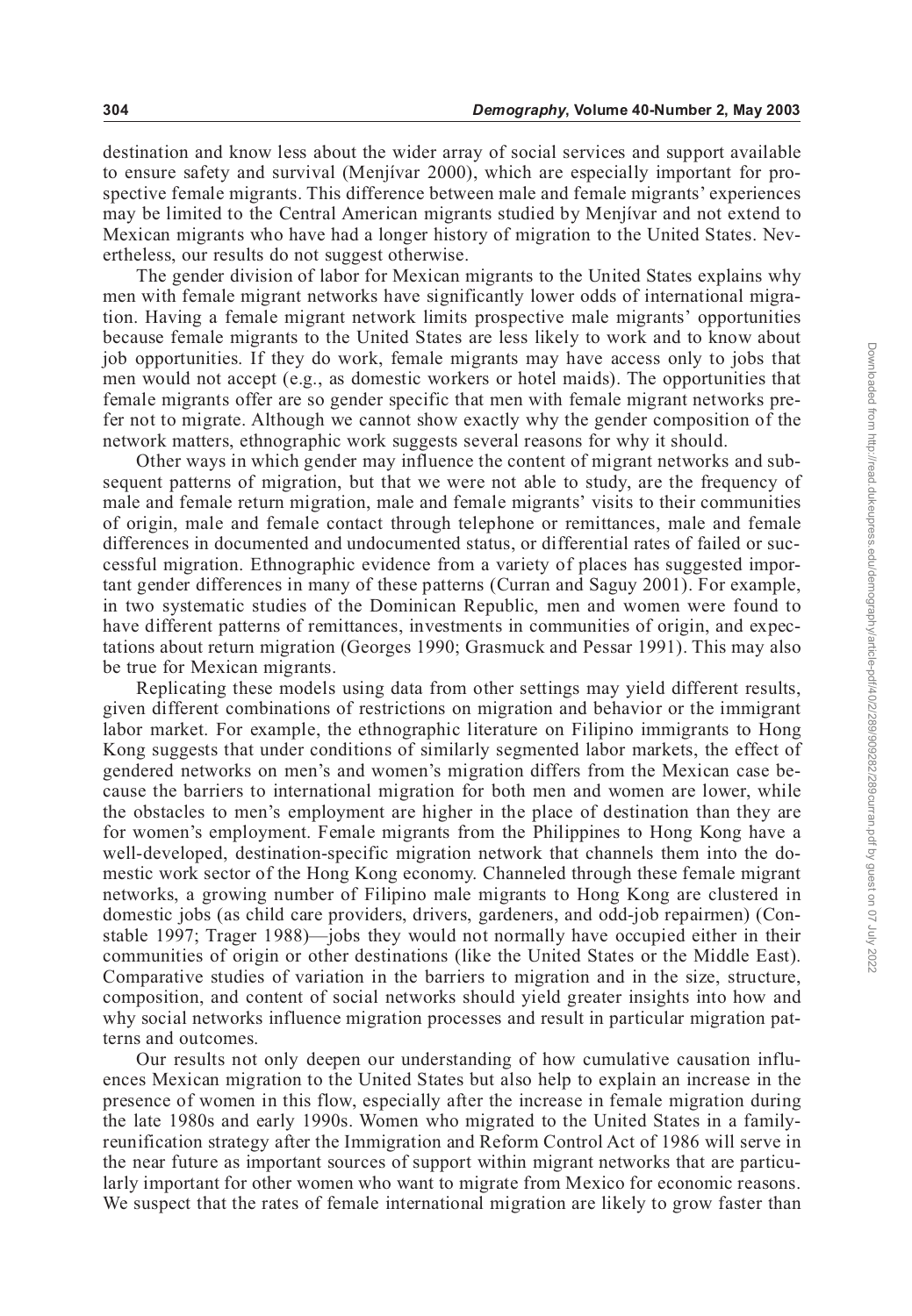are those of male international migration in the near future. The limitations of these data, the retrospective study design, and our logistic regression estimation did not allow us to estimate a migration rate to test this speculation.

Our study investigated young adult, unmarried migrants. Although this group is an important part of the migrant stream out of Mexican communities, it is not representative of Mexican migrants (either internal or international). The dynamics found here may be less relevant to older or married migrants, especially those who migrate for family reunification motives. For example, married female migrants may be more likely to rely on their husbands' networks, either their husbands' own migration experiences and resources or those of their in-laws.

Furthermore, our study limited our measure of migrant networks to those within the immediate family. We controlled for variation in community-level migrant networks, but did not test for its effects. At this date, there are no publicly available data that would allow for prospective studies of the influence of extended networks of migration (either family based or friendship based) on individual migration. However, research in this area is an important next step. Ethnographic studies have suggested that the weak or strong tie of migrant networks in places of origin and destination may differently influence men's and women's migration behaviors.

These limitations and our study suggest future avenues of analysis and data collection. By demonstrating the gendered effects of migrant networks, we have effectively linked ethnographic research, which has shown important gender differences in the barriers to migration in places of origin and migration experiences in places of destination, with the quantitative literature on migrants that has shown the importance of social networks. Our comparison of internal and international migration shows how gender-differentiated migrant networks interact with gender barriers to migration to have a differential influence on young men's and women's independent economic migration. Future research, either qualitative or quantitative, should continue to deepen our understanding of this process by pursuing questions (that cannot be answered with these data) about how and why gender relations affect migration patterns and how gender influences the size, structure, composition, and content of migrant networks.

#### **REFERENCES**

- Arias, P. 1995. "La Migración Feminina en Dos Modelos de Desarrollo: 1940–1970 y 1980–1992" [Women's migration in two models of development 1940–1970 and 1980–1992]. *Relaciones De Género y Transformaciones Agrarias: Estudios Sobre el Campo Mexicano,* edited by M. González. Mexico City: El Colegio de Mexico.
- Arizpe, L. 1975. *Indígenas en la Ciudad de México: El Caso de Las Marías* [Indigenous in Mexico City: The case of "*las marías*"]. México City: Secretaría de Educación Pública.
- ———. 1985. *Campesinado y Migración* [Peasantry and migration]. Mexico City: Secretaría de Educación Pública.
- Benería, L. and M. Roldán. 1987. *The Crossroads of Class and Gender: Industrial Homework, Subcontracting, and Household Dynamics in Mexico City*. Chicago: University of Chicago Press.
- Cerruti, M. and D.S. Massey. 2001. "On the Auspices of Female Migration From Mexico to the United States." *Demography* 38:187–200.
- Choldin, H.M. 1973. "Kinship Networks in the Migration Process." *International Migration Review* 10:163–75.
- Constable, N. 1997. *Maid to Order in Hong Kong: Stories of Filipina Workers*. Ithaca, NY: Cornell University Press.
- Cornelius, W. 1990. "Impacts of the 1986 U.S. Immigration Law on Emigration From Rural Mexican Sending Communities." Pp. 227–50 in *Undocumented Migration to the United States: IRCA and the Experience of the 1980's,* edited by F. Bean, B. Edmonston, and J.S. Passel. Washington, DC: The Urban Institute.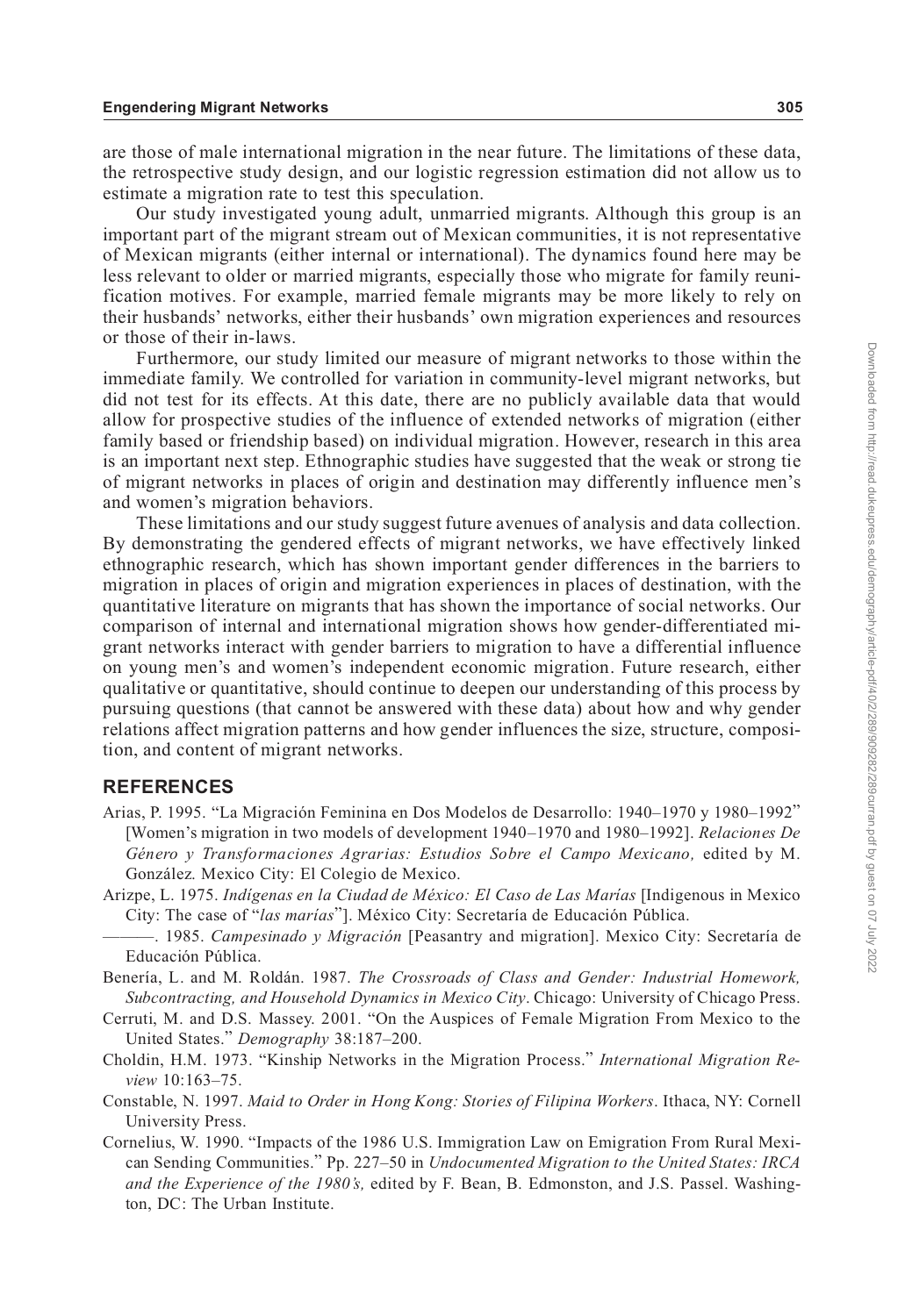- Corona, R. 1993. "Migración, Permanente Interestatal e Internacional, 1950–1990" [Permanent inter-state migration and international migration]. *Comercio Exterior* 43:750–62.
- Curran, S.R. and A.C. Saguy. 2001. "Migration and Cultural Change: A Role for Gender and Social Networks." *Journal of International Women's Studies* 2(3):54–77.
- Delauney, D. 1995. "Mujeres Migrantes: Las Mexicanas de Estados Unidos" [Migrant women: Mexican women in the U.S.]. *Estudios Demográficos y Urbanos* 56:607–50.
- Donato, K. 1994. "Current Trends and Patterns of Female Migration: Evidence From Mexico." *International Migration Review* 27:748–68.
- Fernández-Kelly, M.P. 1983. "Mexican Border Industrialization, Female Labor Force and Migration." Pp. 205–23 in *Women, Men and the International Division of Labor,* edited by J. Nash and M.P. Fernández-Kelly. Albany, NY: State University of New York Press.
- García, B., H. Muñoz, and O. de Oliveira. 1979. *Migración, Familia y Fuerza de Trabajo en la Ciudad de México* [Migration, family and labor force in Mexico City]*.* Mexico City: Centro de Estudios Sociológicos, El Colegio de Mexico.
- Georges, E. 1990. *The Making of a Transnational Community: Migration, Development and Community Change in the Dominican Republic.* New York: Columbia University Press.
- Grasmuck, S. and P. Pessar. 1991. *Between Two Islands: Dominican International Migration*. Berkeley: University of California Press.
- Grieco, E.M. and M. Boyd. 1990. "Women and Migration: Incorporating Gender Into International Migration Theory." Working Paper Series. College of Social Science, Florida State University.
- Hagan, J.M. 1998. "Social Networks, Gender, and Immigrant Incorporation: Resources and Constraints." *American Sociological Review* 63:55–67.
- Hondagneu-Sotelo, P. 1994. *Gendered Transitions: Mexican Experiences of Immigration*. Berkeley: University of California Press.
- Hugo, G. 1991. "Village-Community Ties, Village Norms, and Ethnic and Social Networks: A Review of the Evidence From the Third World." Pp. 186–225 in *Migration Decision Making,* edited by G. DeJong and R.W. Gardner. New York: Pergamon Press.
- Jasso, G. and M. Rosenzweig. 1990. *The New Chosen People: Immigrants in the United States.* New York: Russell Sage Foundation.
- Kanaiaupuni, S.M. 2000. "Reframing the Migration Question: An Analysis of Men, Women, and Gender in Mexico." *Social Forces* 78:1311–48.
- Kossoudji, S. and S. Ramsey. 1984. "The Labor Market Experience of Female Migrants." *International Migration Review* 18:1120–43.
- Lagarde, M. 1993. *Los Cautiverios de las Mujeres: Madresposas, Monjas, Putas, Presas y Locas* [Women's Captivities: Mothers-wives, Nuns, Whores, Prisoners, and Crazy]. Mexico City: Universidad Nacional Autónoma de México.
- Lindstrom, D.P. 1997. "The Impact of Temporary U.S. Migration on Fertility of Female Migrants: The Case of Temporary Migration in a Rural Mexican Township." Working Paper Series. Population Studies and Training Center, Brown University, Providence, RI.
- Lindstrom, D.P. and N. Lauster. 2001. "Local Economic Opportunity and the Competing Risks of U.S. and Internal Migration in Zacatecas, Mexico." *International Migration Review* 35: 1232–54.
- Lomnitz, L.A. 1977. *Networks and Marginality: Life in a Mexican Shantytown*. New York: Academic Press.
- Mahler, S. 1999. "Engendering Transnational Migration: A Case Study of El Salvadorans." *American Behavioral Scientist* 42:690–719.
- Massey, D.S. 1990. "Social Structure, Household Strategies, and the Cumulative Causation of Migration." *Population Index* 56(1):3–26.
- Massey, D.S., R. Alarcon, J. Durand, and H. Gonzalez. 1987. *Return to Azatlán: The Social Process of International Migration From Western Mexico*. Berkeley: University of California.
- Massey, D.S. and K.E. Espinoza. 1997. "What's Driving Mexico-U.S. Migration? A Theoretical, Empirical, and Policy Analysis." *American Journal of Sociology* 102(4):939–99.